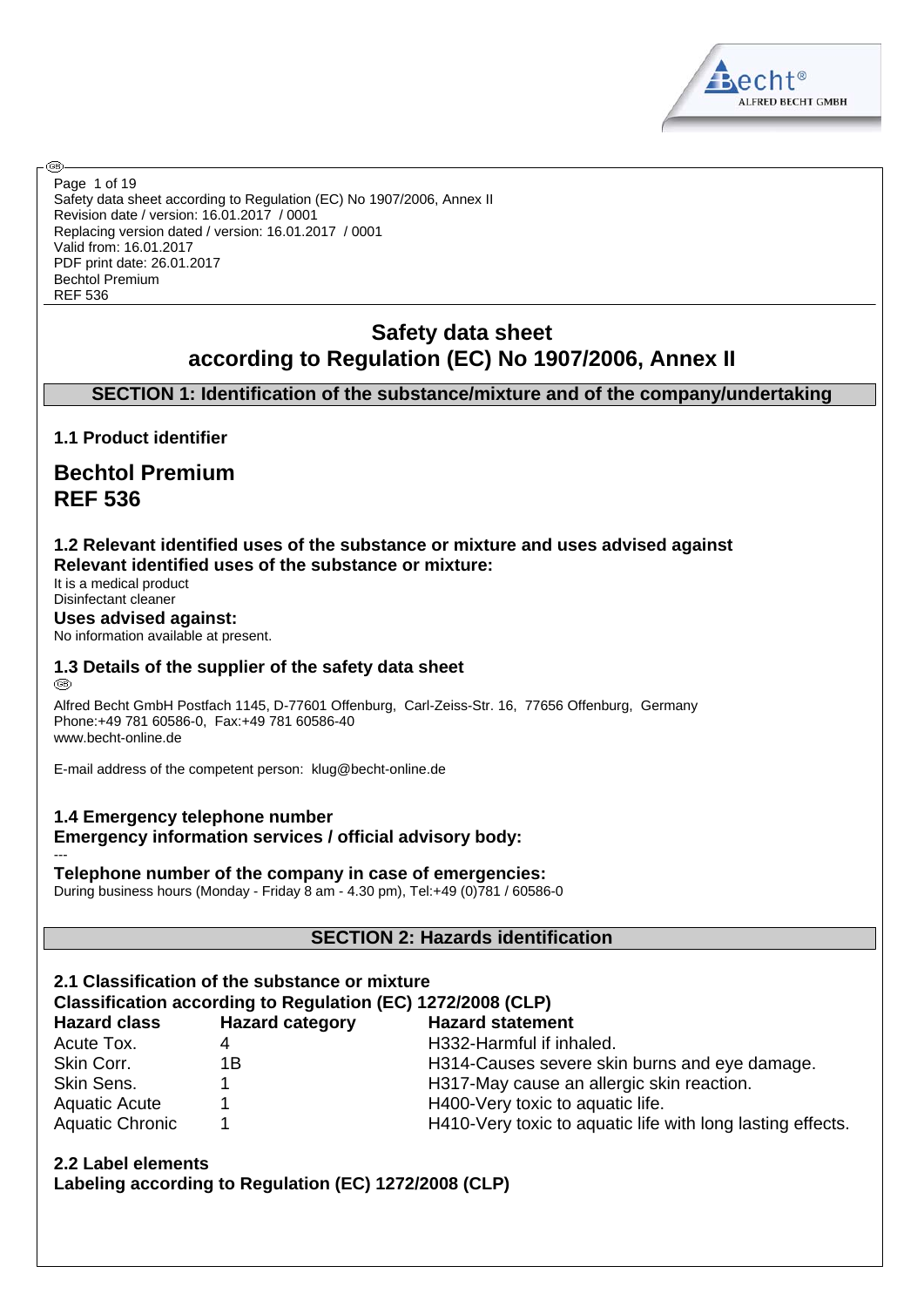

Page 2 of 19

ඹ

Safety data sheet according to Regulation (EC) No 1907/2006, Annex II Revision date / version: 16.01.2017 / 0001 Replacing version dated / version: 16.01.2017 / 0001 Valid from: 16.01.2017 PDF print date: 26.01.2017 Bechtol Premium REF 536



H332-Harmful if inhaled. H314-Causes severe skin burns and eye damage. H317-May cause an allergic skin reaction. H410-Very toxic to aquatic life with long lasting effects.

P260-Do not breathe vapours or spray. P273-Avoid release to the environment. P280-Wear protective gloves / protective clothing and eye protection / face protection.

P301+P330+P331-IF SWALLOWED: rinse mouth. Do NOT induce vomiting. P303+P361+P353-IF ON SKIN (or hair): Take off immediately all contaminated clothing. Rinse skin with water / shower. P305+P351+P338-IF IN EYES: Rinse cautiously with water for several minutes. Remove contact lenses, if present and easy to do. Continue rinsing. P310-Immediately call a POISON CENTER / doctor.

Quaternary ammonium compounds, benzyl-C12-18-alkyldimethyl, chlorides 2,2'-Iminodiethylamine N-(3-aminopropyl)-N-dodecylpropane-1,3-diamine Tridecylamine, branched and linear

#### **2.3 Other hazards**

The mixture does not contain any vPvB substance (vPvB = very persistent, very bioaccumulative) or is not included under XIII of the regulation (EC) 1907/2006 (< 0,1 %).

The mixture does not contain any PBT substance (PBT = persistent, bioaccumulative, toxic) or is not included under XIII of the regulation (EC) 1907/2006 (< 0,1 %).

#### **SECTION 3: Composition/information on ingredients**

#### **3.1 Substance**

| n.a. |             |
|------|-------------|
|      | 3.2 Mixture |

| Quaternary ammonium compounds, benzyl-C12-18-alkyldimethyl, |                               |
|-------------------------------------------------------------|-------------------------------|
| chlorides                                                   |                               |
| <b>Registration number (REACH)</b>                          | $---$                         |
| <b>Index</b>                                                | ---                           |
| <b>EINECS, ELINCS, NLP</b>                                  | 269-919-4                     |
| <b>CAS</b>                                                  | 68391-01-5                    |
| content %                                                   | $5-10$                        |
| Classification according to Regulation (EC) 1272/2008 (CLP) | Acute Tox. 4, H302            |
|                                                             | Skin Corr. 1B. H314           |
|                                                             | Aquatic Acute 1, H400 (M=10)  |
|                                                             | Aquatic Chronic 1. H410 (M=1) |
|                                                             |                               |
| 2,2'-Iminodiethylamine                                      |                               |
| <b>Registration number (REACH)</b>                          | 01-2119473793-27-XXXX         |
| <b>Index</b>                                                | 612-058-00-X                  |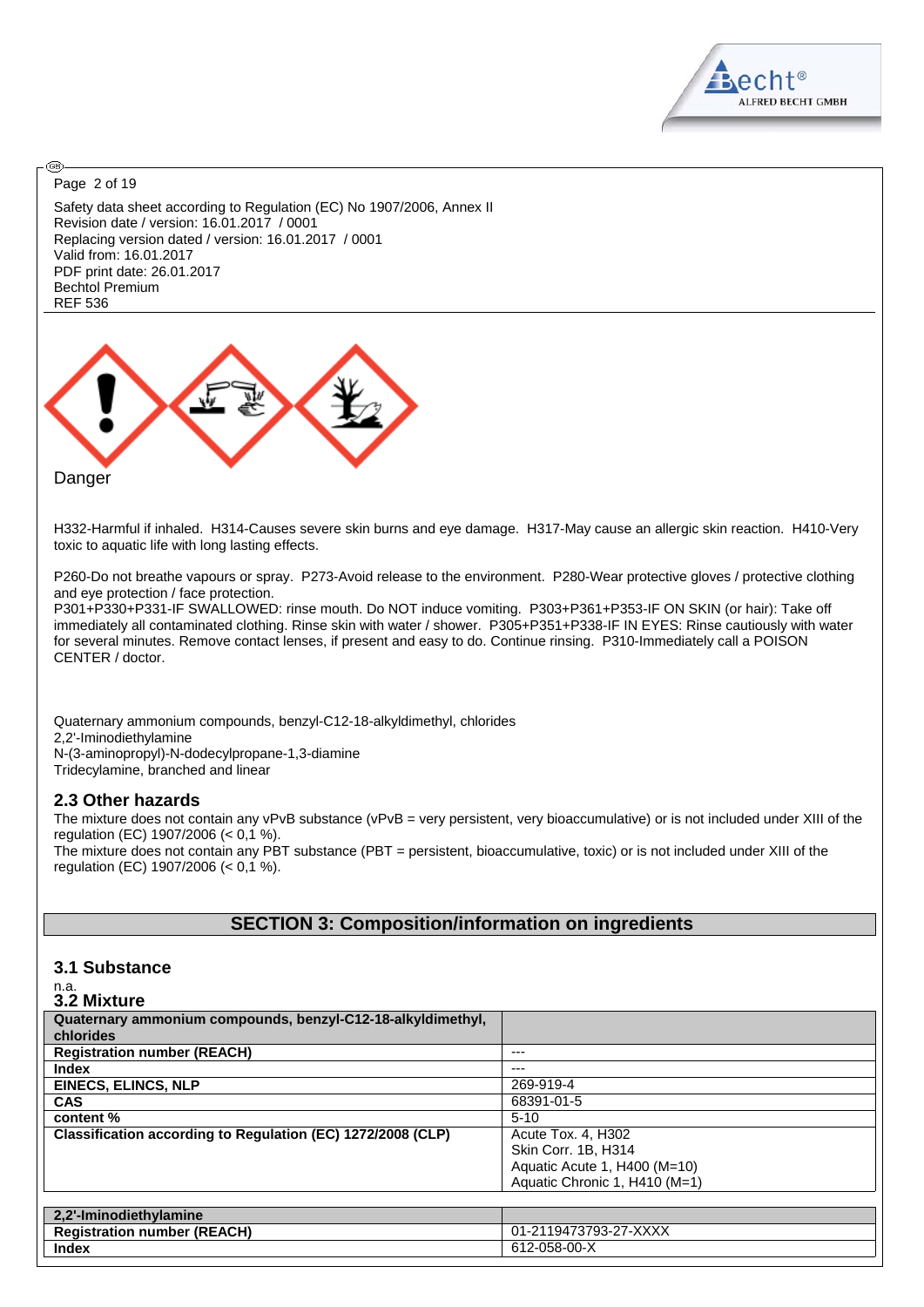

Page 3 of 19

**®** 

Safety data sheet according to Regulation (EC) No 1907/2006, Annex II Revision date / version: 16.01.2017 / 0001 Replacing version dated / version: 16.01.2017 / 0001 Valid from: 16.01.2017 PDF print date: 26.01.2017 Bechtol Premium REF 536

| <b>EINECS, ELINCS, NLP</b>                                  | 203-865-4                 |
|-------------------------------------------------------------|---------------------------|
| <b>CAS</b>                                                  | $111 - 40 - 0$            |
| content %                                                   | $1 - 5$                   |
| Classification according to Regulation (EC) 1272/2008 (CLP) | Acute Tox. 4, H302        |
|                                                             | Acute Tox. 4, H312        |
|                                                             | Skin Corr. 1B, H314       |
|                                                             | <b>Skin Sens. 1, H317</b> |
|                                                             | Acute Tox. 2, H330        |
|                                                             | STOT SE 3, H335           |

| N-(3-aminopropyl)-N-dodecylpropane-1,3-diamine              |                               |
|-------------------------------------------------------------|-------------------------------|
| <b>Registration number (REACH)</b>                          | $---$                         |
| Index                                                       | $---$                         |
| <b>EINECS, ELINCS, NLP</b>                                  | 219-145-8                     |
| <b>CAS</b>                                                  | 2372-82-9                     |
| content %                                                   | $1 - 5$                       |
| Classification according to Regulation (EC) 1272/2008 (CLP) | Acute Tox. 3, H301            |
|                                                             | STOT RE 2, H373               |
|                                                             | Aquatic Acute 1, H400 (M=10)  |
|                                                             | Aquatic Chronic 1, H410 (M=1) |
|                                                             | Skin Corr. 1A, H314           |

| Tridecylamine, branched and linear                          |                                |
|-------------------------------------------------------------|--------------------------------|
| <b>Registration number (REACH)</b>                          | 01-2119461722-40-XXXX          |
| Index                                                       | $---$                          |
| <b>EINECS, ELINCS, NLP</b>                                  | 289-185-9                      |
| <b>CAS</b>                                                  | 86089-17-0                     |
| content %                                                   | $1 - 2.5$                      |
| Classification according to Regulation (EC) 1272/2008 (CLP) | Acute Tox. 4, H302             |
|                                                             | Skin Corr. 1B. H314            |
|                                                             | Aquatic Acute 1, H400 (M=10)   |
|                                                             | Aquatic Chronic 1, H410 (M=10) |

| Nitrilotriacetic acid                                       |                       |
|-------------------------------------------------------------|-----------------------|
| <b>Registration number (REACH)</b>                          | 01-2119968928-12-XXXX |
| <b>Index</b>                                                | $--$                  |
| <b>EINECS, ELINCS, NLP</b>                                  | 205-355-7             |
| <b>CAS</b>                                                  | 139-13-9              |
| content %                                                   | $0.1 - 1$             |
| Classification according to Regulation (EC) 1272/2008 (CLP) | Eye Irrit. 2, H319    |
|                                                             | Carc. 2. H351         |

For the text of the H-phrases and classification codes (GHS/CLP), see Section 16.

The substances named in this section are given with their actual, appropriate classification!

For substances that are listed in appendix VI, table 3.1/3.2 of the regulation (EC) no. 1272/2008 (CLP regulation) this means that all notes that may be given here for the named classification have been taken into account.

#### **SECTION 4: First aid measures**

#### **4.1 Description of first aid measures**

Never pour anything into the mouth of an unconscious person! **Inhalation**

Remove person from danger area.

Supply person with fresh air and consult doctor according to symptoms.

**Skin contact**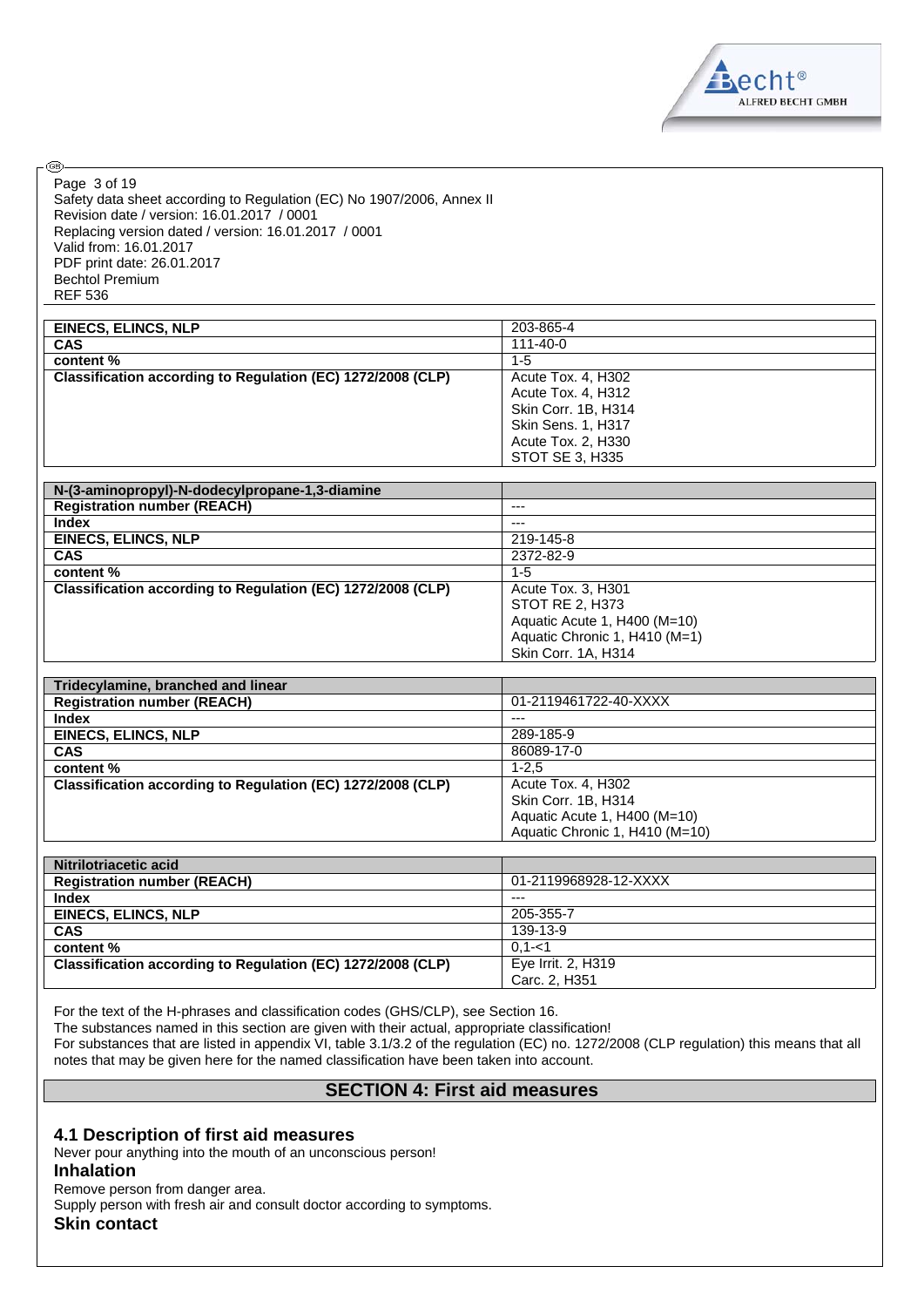

Safety data sheet according to Regulation (EC) No 1907/2006, Annex II Revision date / version: 16.01.2017 / 0001 Replacing version dated / version: 16.01.2017 / 0001 Valid from: 16.01.2017 PDF print date: 26.01.2017 Bechtol Premium REF 536 Page 4 of 19

Wash thoroughly using copious water - remove contaminated clothing immediately. If skin irritation occurs (redness etc.), consult doctor.

Cauterizations not treated lead to wounds difficult to heal.

#### **Eye contact**

<mark>ි</mark>වෙ

Remove contact lenses.

Wash thoroughly for several minutes using copious water - call doctor immediately, have Data Sheet available. Protect uninjured eye. Follow-up examination by an ophthalmologist

#### **Ingestion**

Rinse the mouth thoroughly with water.

Do not induce vomiting - give copious water to drink. Consult doctor immediately.

#### **4.2 Most important symptoms and effects, both acute and delayed**

If applicable delayed symptoms and effects can be found in section 11 and the absorption route in section 4.1. In certain cases, the symptoms of poisoning may only appear after an extended period / after several hours. The following may occur:

Corrosive burns on skin as well as mucous membrane possible.

Necrosis

Risk of serious damage to eyes. Corneal damage. Danger of blindness Ingestion: Pain in the mouth and throat Gastrointestinal disturbances Oesophageal perforation Gastric perforation

# **4.3 Indication of any immediate medical attention and special treatment needed**

Symptomatic treatment.

**SECTION 5: Firefighting measures**

# **5.1 Extinguishing media**

**Suitable extinguishing media** Adapt to the nature and extent of fire.

Water jet spray/foam/CO2/dry extinguisher

#### **Unsuitable extinguishing media**

High volume water jet

#### **5.2 Special hazards arising from the substance or mixture**

In case of fire the following can develop: Oxides of carbon Oxides of nitrogen Toxic gases

#### **5.3 Advice for firefighters**

In case of fire and/or explosion do not breathe fumes. Protective respirator with independent air supply. According to size of fire Full protection, if necessary. Dispose of contaminated extinction water according to official regulations.

#### **SECTION 6: Accidental release measures**

#### **6.1 Personal precautions, protective equipment and emergency procedures**

Keep unprotected persons away. Ensure sufficient supply of air.

Avoid inhalation, and contact with eyes or skin.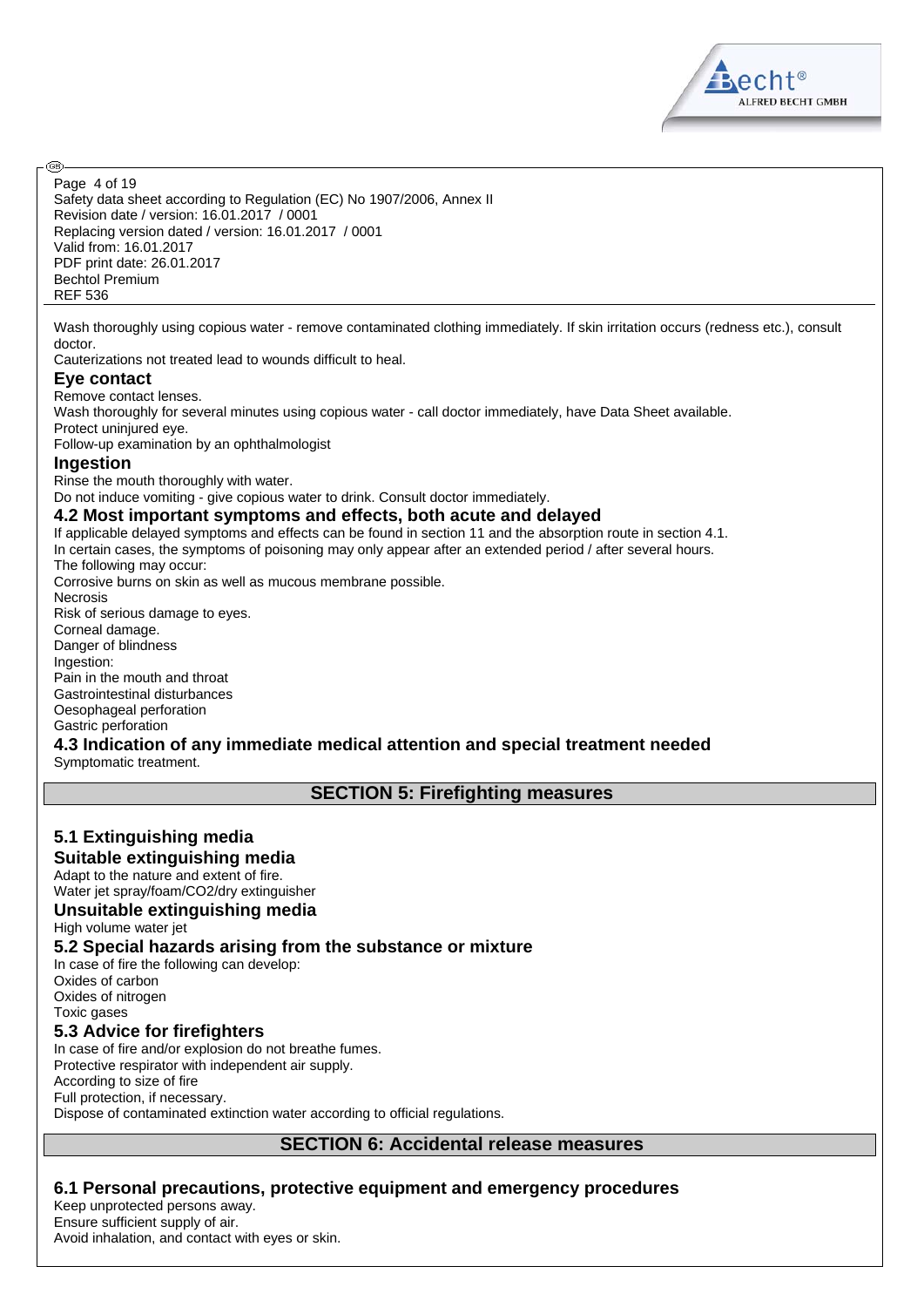$B.6cht$ <sup>®</sup> **ALFRED BECHT GMBH** 

Safety data sheet according to Regulation (EC) No 1907/2006, Annex II Revision date / version: 16.01.2017 / 0001 Replacing version dated / version: 16.01.2017 / 0001 Valid from: 16.01.2017 PDF print date: 26.01.2017 Bechtol Premium REF 536 Page 5 of 19

#### If applicable, caution - risk of slipping. **6.2 Environmental precautions**

If leakage occurs, dam up.

<mark>ි</mark>වෙ

Resolve leaks if this possible without risk.

Prevent surface and ground-water infiltration, as well as ground penetration.

Prevent from entering drainage system.

If accidental entry into drainage system occurs, inform responsible authorities.

#### **6.3 Methods and material for containment and cleaning up**

Soak up with absorbent material (e.g. universal binding agent, sand, diatomaceous earth, sawdust) and dispose of according to Section 13.

Fill the absorbed material into lockable containers.

Neutralising is possible (only from a specialist).

Diluting with water is possible.

# Flush residue using copious water.

#### **6.4 Reference to other sections**

For personal protective equipment see Section 8 and for disposal instructions see Section 13.

#### **SECTION 7: Handling and storage**

In addition to information given in this section, relevant information can also be found in section 8 and 6.1.

#### **7.1 Precautions for safe handling**

#### **7.1.1 General recommendations**

Ensure good ventilation.

Avoid inhalation of the vapours.

Avoid contact with eyes or skin.

Handle and open container with care.

Eating, drinking, smoking, as well as food-storage, is prohibited in work-room.

Observe directions on label and instructions for use.

Use working methods according to operating instructions.

#### **7.1.2 Notes on general hygiene measures at the workplace**

General hygiene measures for the handling of chemicals are applicable.

Wash hands before breaks and at end of work.

Keep away from food, drink and animal feedingstuffs.

Remove contaminated clothing and protective equipment before entering areas in which food is consumed.

#### **7.2 Conditions for safe storage, including any incompatibilities**

Keep out of access to unauthorised individuals.

Store product closed and only in original packing.

Not to be stored in gangways or stair wells.

Under all circumstances prevent penetration into the soil.

Do not store with acids.

Do not use alkali sensitive materials.

Store at room temperature.

Store in a dry place.

#### **7.3 Specific end use(s)**

No information available at present.

### **SECTION 8: Exposure controls/personal protection**

# **8.1 Control parameters**

| ை<br><b>Chemical Name</b>               | 2.2'-Iminodiethvlamine           |       | Content %:1-5 |
|-----------------------------------------|----------------------------------|-------|---------------|
| WEL-TWA:<br>1 ppm $(4,3 \text{ mg/m}3)$ | WEL-STEL.<br>$---$               | $---$ |               |
| Monitoring procedures:                  | Draeger - Amine Test (81 01 061) |       |               |
| BMGV:<br>$---$                          | Other information:               | Sk    |               |
|                                         |                                  |       |               |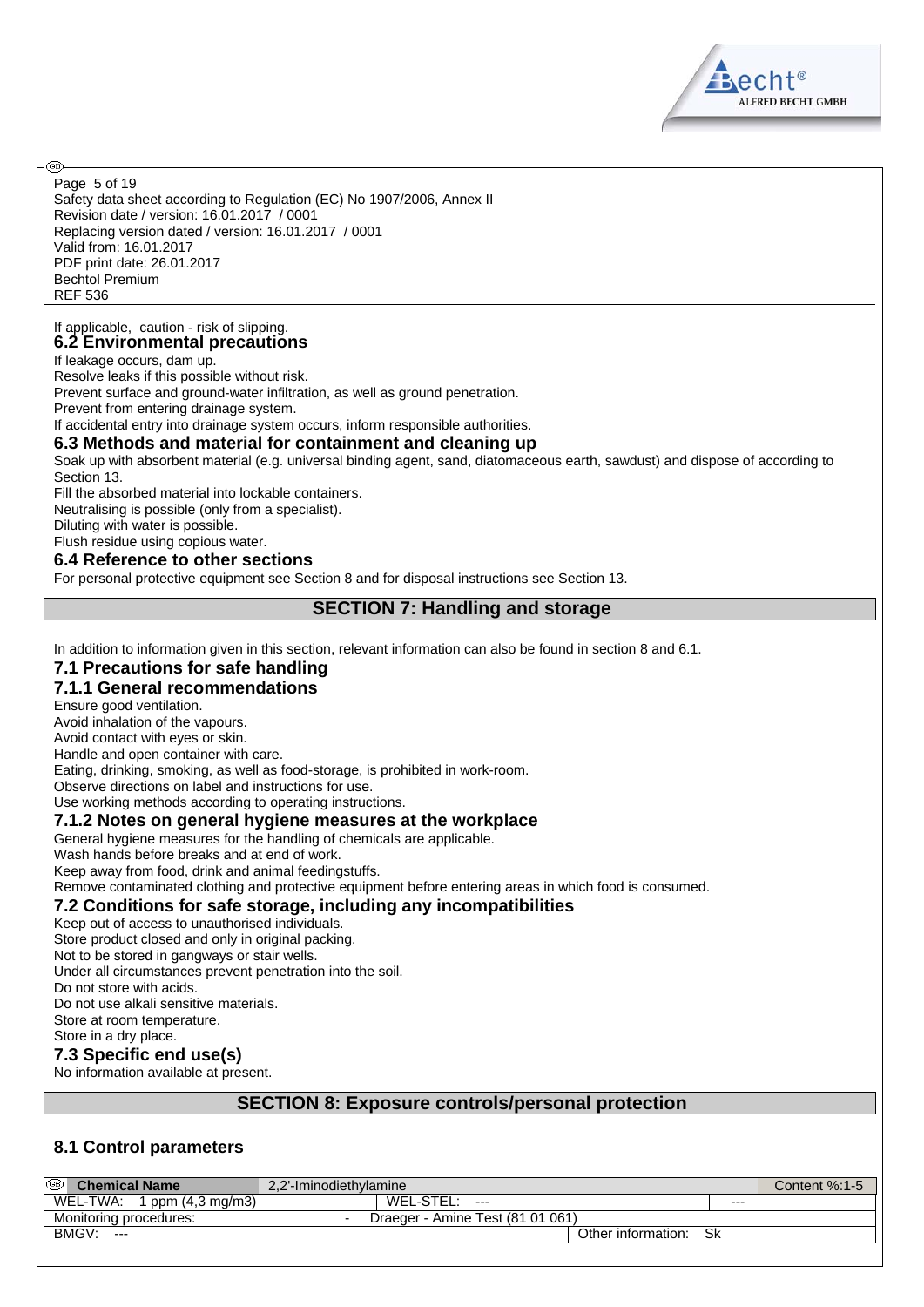$B.6cht$ <sup>®</sup> **ALFRED BECHT GMBH** 

Safety data sheet according to Regulation (EC) No 1907/2006, Annex II Revision date / version: 16.01.2017 / 0001 Replacing version dated / version: 16.01.2017 / 0001 Valid from: 16.01.2017 PDF print date: 26.01.2017 Bechtol Premium REF 536 Page 6 of 19

 WEL-TWA = Workplace Exposure Limit - Long-term exposure limit (8-hour TWA (= time weighted average) reference period) EH40. AGW = "Arbeitsplatzgrenzwert" (workplace limit value, Germany). | WEL-STEL = Workplace Exposure Limit - Short-term exposure limit (15-minute reference period). | BMGV = Biological monitoring guidance value EH40. BGW = "Biologischer Grenzwert" (biological limit value, Germany) | Other information: Sen = Capable of causing occupational asthma. Sk = Can be absorbed through skin. Carc = Capable of causing cancer and/or heritable genetic damage.

\*\* = The exposure limit for this substance is repealed through the TRGS 900 (Germany) of January 2006 with the goal of revision.

#### **8.2 Exposure controls 8.2.1 Appropriate engineering controls**

Ensure good ventilation. This can be achieved by local suction or general air extraction.

If this is insufficient to maintain the concentration under the WEL or AGW values, suitable breathing protection should be worn. Applies only if maximum permissible exposure values are listed here.

Suitable assessment methods for reviewing the effectiveness of protection measures adopted include metrological and non-

metrological investigative techniques. These are specified by e.g. EN 14042.

EN 14042 "Workplace atmospheres. Guide for the application and use of procedures for the assessment of exposure to chemical and biological agents".

#### **8.2.2 Individual protection measures, such as personal protective equipment**

General hygiene measures for the handling of chemicals are applicable.

Wash hands before breaks and at end of work.

Keep away from food, drink and animal feedingstuffs.

Remove contaminated clothing and protective equipment before entering areas in which food is consumed.

Eye/face protection:

Tight fitting protective goggles with side protection (EN 166).

Skin protection - Hand protection: Chemical resistant protective gloves (EN 374). If applicable Protective Neoprene® / polychloroprene gloves (EN 374). Protective nitrile gloves (EN 374) Protective Viton® / fluoroelastomer gloves (EN 374) Minimum layer thickness in mm: 0,5

Permeation time (penetration time) in minutes:

 $= 480$ 

<mark>ි</mark>වෙ

Protective hand cream recommended.

The breakthrough times determined in accordance with EN 374 Part 3 were not obtained under practical conditions. The recommended maximum wearing time is 50% of breakthrough time.

Skin protection - Other: Protective working garments (e.g. safety shoes EN ISO 20345, long-sleeved protective working garments).

Respiratory protection: If OES or MEL is exceeded. Filter A P2 (EN 14387), code colour brown, white Observe wearing time limitations for respiratory protection equipment.

Thermal hazards: Not applicable

Additional information on hand protection - No tests have been performed. In the case of mixtures, the selection has been made according to the knowledge available and the information about the contents. Selection of materials derived from glove manufacturer's indications. Final selection of glove material must be made taking the breakthrough times, permeation rates and degradation into account.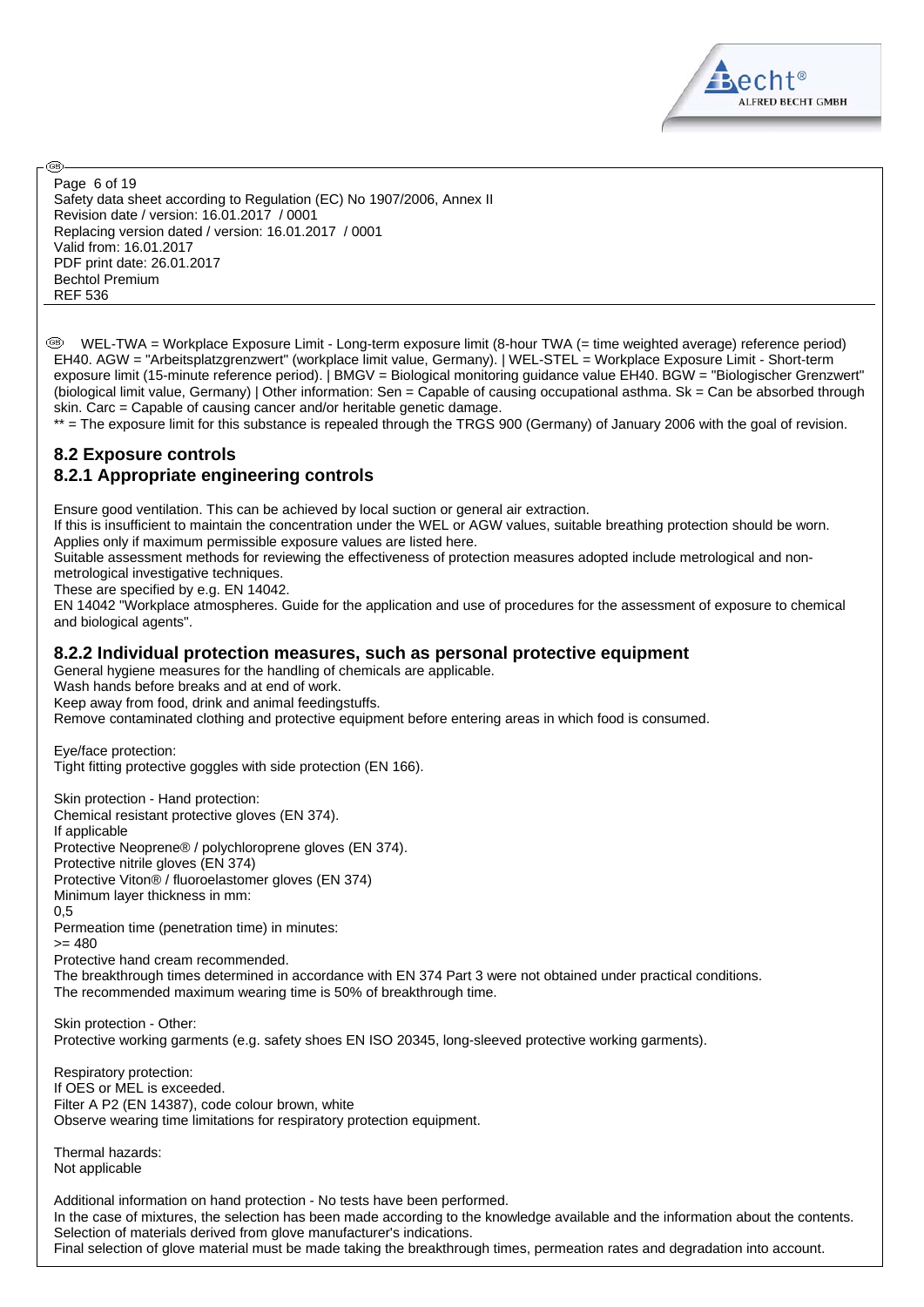

Safety data sheet according to Regulation (EC) No 1907/2006, Annex II Revision date / version: 16.01.2017 / 0001 Replacing version dated / version: 16.01.2017 / 0001 Valid from: 16.01.2017 PDF print date: 26.01.2017 Bechtol Premium REF 536 Page 7 of 19

Selection of a suitable glove depends not only on the material but also on other quality characteristics and varies from manufacturer to manufacturer.

In the case of mixtures, the resistance of glove materials cannot be predicted and must therefore be tested before use. The exact breakthrough time of the glove material can be requested from the protective glove manufacturer and must be observed.

#### **8.2.3 Environmental exposure controls**

No information available at present.

<mark>ි</mark>වෙ

#### **SECTION 9: Physical and chemical properties**

#### **9.1 Information on basic physical and chemical properties**

Physical state: Liquid Colour: Colourless Odour: Perfumed Odour threshold: Not determined pH-value: 11,0-11,6 (100 g/l, 20°C) Melting point/freezing point: Not determined Initial boiling point and boiling range:  $>100 °C$ Flash point: n.a. Evaporation rate: Not determined Flammability (solid, gas): n.a. Lower explosive limit: n.a. Upper explosive limit: n.a. Vapour pressure:  $\sim$ 10 kPa (20°C, water) Vapour density (air = 1): Not determined<br>Density:  $1,005-1,015 \text{ g/c}$ Density: 1,005-1,015 g/cm3<br>Bulk density: 1,005-1,015 g/cm3 Solubility(ies):<br>
Water solubility:<br>
Water solubility:<br>
Water solubility: Water solubility:<br>
Partition coefficient (n-octanol/water):<br>
Partition coefficient (n-octanol/water): Partition coefficient (n-octanol/water): Auto-ignition temperature: n.a. Decomposition temperature: Not determined Viscosity: Not determined Explosive properties: No Oxidising properties: No **9.2 Other information**

Miscibility: Not determined Fat solubility / solvent: Not determined<br>
Conductivity: Not determined<br>
Not determined Surface tension: Not determined Solvents content: Not determined

Not determined

Not determined

#### **SECTION 10: Stability and reactivity**

#### **10.1 Reactivity**

The product has not been tested. **10.2 Chemical stability** Stable with proper storage and handling. **10.3 Possibility of hazardous reactions** Avoid contact with strong acids (exothermic reaction possible). **10.4 Conditions to avoid** None known **10.5 Incompatible materials** Avoid contact with strong acids. Avoid contact with strong oxidizing agents.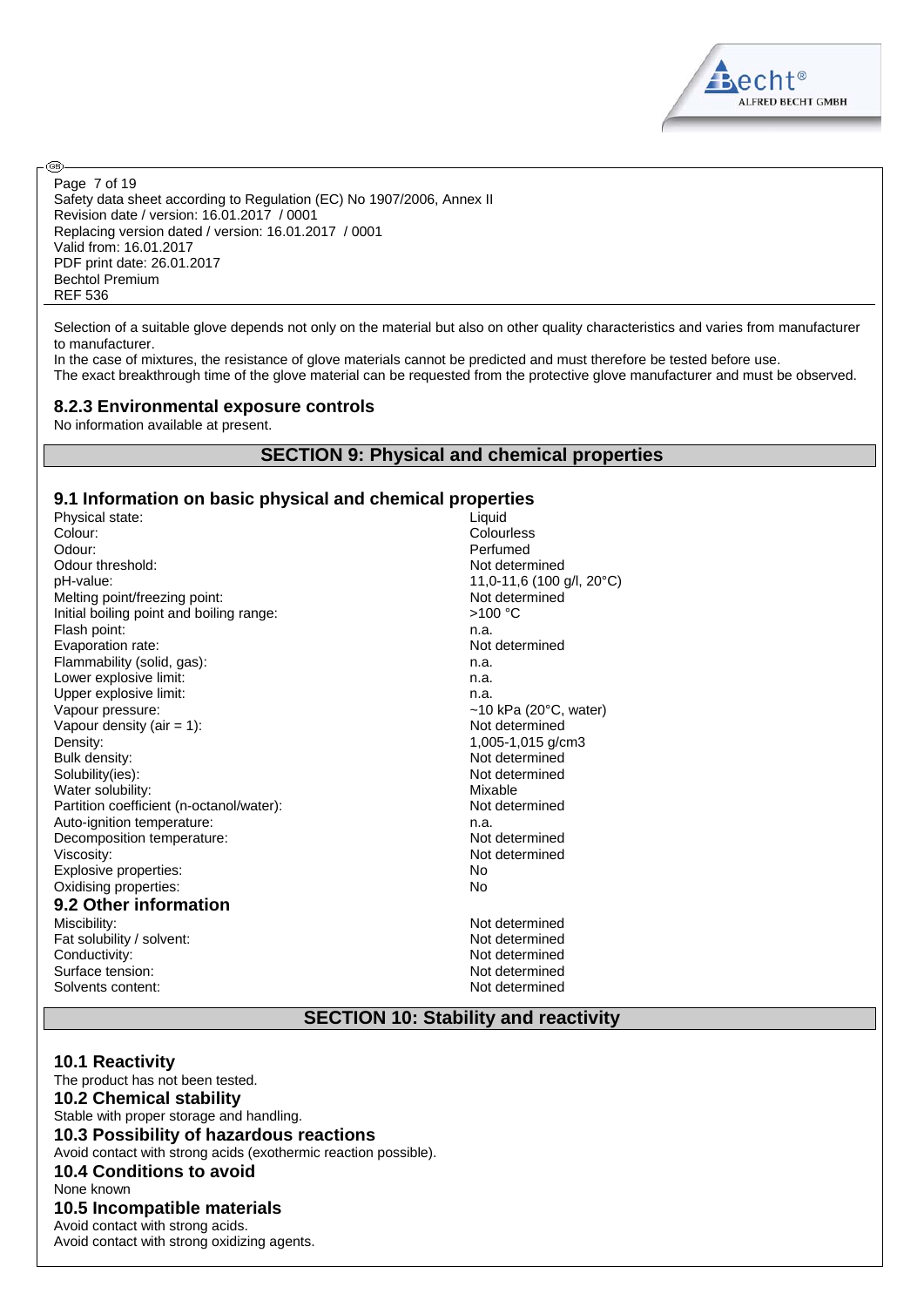Aecht<sup>®</sup> ALFRED BECHT GMBH

Safety data sheet according to Regulation (EC) No 1907/2006, Annex II Revision date / version: 16.01.2017 / 0001 Replacing version dated / version: 16.01.2017 / 0001 Valid from: 16.01.2017 PDF print date: 26.01.2017 Bechtol Premium REF 536 Page 8 of 19

Avoid contact with alkali sensitive materials. **10.6 Hazardous decomposition products** No decomposition when used as directed.

®

# **SECTION 11: Toxicological information**

#### **11.1 Information on toxicological effects**

Possibly more information on health effects, see Section 2.1 (classification). **Bechtol Premium**

| <b>REF 536</b>                   |                 |       |             |          |                    |                  |
|----------------------------------|-----------------|-------|-------------|----------|--------------------|------------------|
| <b>Toxicity / effect</b>         | <b>Endpoint</b> | Value | <b>Unit</b> | Organism | <b>Test method</b> | <b>Notes</b>     |
| Acute toxicity, by oral route:   | <b>ATE</b>      | >2000 | mg/kg       |          |                    | calculated value |
| Acute toxicity, by dermal        | <b>ATE</b>      | >5000 | mg/kg       |          |                    | calculated value |
| route:                           |                 |       |             |          |                    |                  |
| Acute toxicity, by inhalation:   | <b>ATE</b>      | 1,55  | mg/l/4h     |          |                    | Aerosol,         |
|                                  |                 |       |             |          |                    | calculated value |
| Acute toxicity, by inhalation:   | <b>ATE</b>      | 11,11 | mg/l/4h     |          |                    | Vapours,         |
|                                  |                 |       |             |          |                    | calculated value |
| Skin corrosion/irritation:       |                 |       |             |          |                    | n.d.a.           |
| Serious eye                      |                 |       |             |          |                    | n.d.a.           |
| damage/irritation:               |                 |       |             |          |                    |                  |
| Respiratory or skin              |                 |       |             |          |                    | n.d.a.           |
| sensitisation:                   |                 |       |             |          |                    |                  |
| Germ cell mutagenicity:          |                 |       |             |          |                    | n.d.a.           |
| Carcinogenicity:                 |                 |       |             |          |                    | n.d.a.           |
| Reproductive toxicity:           |                 |       |             |          |                    | n.d.a.           |
| Specific target organ toxicity - |                 |       |             |          |                    | n.d.a.           |
| single exposure (STOT-SE):       |                 |       |             |          |                    |                  |
| Specific target organ toxicity - |                 |       |             |          |                    | n.d.a.           |
| repeated exposure (STOT-         |                 |       |             |          |                    |                  |
| $RE)$ :                          |                 |       |             |          |                    |                  |
| Aspiration hazard:               |                 |       |             |          |                    | n.d.a.           |
| Symptoms:                        |                 |       |             |          |                    | n.d.a.           |

| Quaternary ammonium compounds, benzyl-C12-18-alkyldimethyl, chlorides |                 |       |       |                           |                                                                   |                                                                  |
|-----------------------------------------------------------------------|-----------------|-------|-------|---------------------------|-------------------------------------------------------------------|------------------------------------------------------------------|
| <b>Toxicity / effect</b>                                              | <b>Endpoint</b> | Value | Unit  | Organism                  | <b>Test method</b>                                                | <b>Notes</b>                                                     |
| Acute toxicity, by oral route:                                        | LD50            | 344   | mg/kg | Rat                       |                                                                   |                                                                  |
| Acute toxicity, by dermal<br>route:                                   | LD50            | 3340  | mg/kg | Rabbit                    |                                                                   |                                                                  |
| Skin corrosion/irritation:                                            |                 |       |       | Rabbit                    |                                                                   | Corrosive                                                        |
| Serious eye<br>damage/irritation:                                     |                 |       |       | Rabbit                    |                                                                   | Corrosive                                                        |
| Respiratory or skin<br>sensitisation:                                 |                 |       |       | Guinea pig                | OECD 406 (Skin<br>Sensitisation)                                  | Not sensitizising                                                |
| Germ cell mutagenicity:                                               |                 |       |       |                           | OECD 473 (In Vitro<br>Mammalian<br>Chromosome<br>Aberration Test) | Negative                                                         |
| Germ cell mutagenicity:                                               |                 |       |       | Salmonella<br>typhimurium | OECD 471 (Bacterial<br><b>Reverse Mutation</b><br>Test)           | Negative                                                         |
| Symptoms:                                                             |                 |       |       |                           |                                                                   | respiratory<br>distress.<br>coughing,<br>circulatory<br>collapse |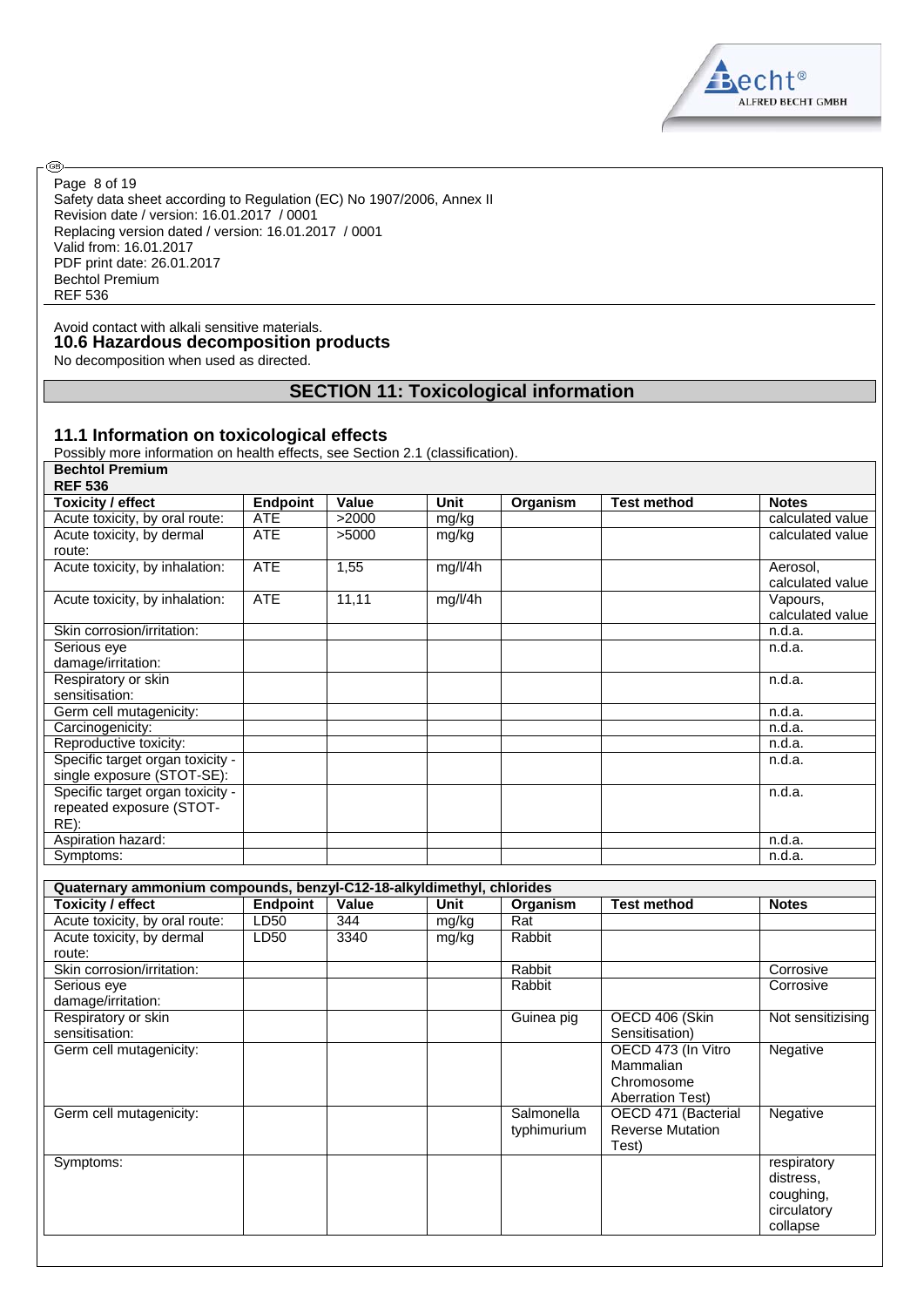

Safety data sheet according to Regulation (EC) No 1907/2006, Annex II Revision date / version: 16.01.2017 / 0001 Replacing version dated / version: 16.01.2017 / 0001 Valid from: 16.01.2017 PDF print date: 26.01.2017 Bechtol Premium REF 536 Page 9 of 19

.®

| 2,2'-Iminodiethylamine                                                        |                 |       |             |          |                                                              |                                                                                                                                        |
|-------------------------------------------------------------------------------|-----------------|-------|-------------|----------|--------------------------------------------------------------|----------------------------------------------------------------------------------------------------------------------------------------|
| <b>Toxicity / effect</b>                                                      | <b>Endpoint</b> | Value | <b>Unit</b> | Organism | <b>Test method</b>                                           | <b>Notes</b>                                                                                                                           |
| Acute toxicity, by oral route:                                                | LD50            | 1140  | mg/kg       | Rat      |                                                              |                                                                                                                                        |
| Acute toxicity, by oral route:                                                | LD50            | 1533  | mg/kg       | Rat      | OECD 401 (Acute<br>Oral Toxicity)                            |                                                                                                                                        |
| Acute toxicity, by dermal<br>route:                                           | LD50            | 1046  | mg/kg       | Rabbit   |                                                              |                                                                                                                                        |
| Acute toxicity, by inhalation:                                                | LC50            | 1,8   | mg/l/4h     | Rat      |                                                              | Vapours                                                                                                                                |
| Acute toxicity, by inhalation:                                                | <b>NOAEL</b>    | 0,07  | mg/l        | Rat      | OECD 403 (Acute<br>Inhalation Toxicity)                      | Aerosol                                                                                                                                |
| Skin corrosion/irritation:                                                    |                 |       |             | Rabbit   |                                                              | Corrosive                                                                                                                              |
| Serious eye<br>damage/irritation:                                             |                 |       |             |          |                                                              | Corrosive                                                                                                                              |
| Serious eye<br>damage/irritation:                                             |                 |       |             | Rabbit   |                                                              | Irreversible<br>effects.<br>Corrosive                                                                                                  |
| Respiratory or skin<br>sensitisation:                                         |                 |       |             |          |                                                              | Sensitising<br>(skin contact)                                                                                                          |
| Respiratory or skin<br>sensitisation:                                         |                 |       |             | Mouse    | OECD 429 (Skin<br>Sensitisation - Local<br>Lymph Node Assay) | Sensitising<br>(skin contact)                                                                                                          |
| Germ cell mutagenicity:                                                       |                 |       |             |          | OECD 471 (Bacterial<br><b>Reverse Mutation</b><br>Test)      | Negative                                                                                                                               |
| Symptoms:                                                                     |                 |       |             |          |                                                              | respiratory<br>distress,<br>burning of the<br>membranes of<br>the nose and<br>throat.<br>coughing,<br>mucous<br>membrane<br>irritation |
| Specific target organ toxicity -<br>single exposure (STOT-SE),<br>inhalative: |                 |       |             |          |                                                              | May cause<br>respiratory<br>irritation.                                                                                                |

| N-(3-aminopropyl)-N-dodecylpropane-1,3-diamine |              |       |       |             |                         |                   |
|------------------------------------------------|--------------|-------|-------|-------------|-------------------------|-------------------|
| <b>Toxicity / effect</b>                       | Endpoint     | Value | Unit  | Organism    | <b>Test method</b>      | <b>Notes</b>      |
| Acute toxicity, by oral route:                 | LD50         | 261   | mg/kg | Rat         | OECD 401 (Acute         |                   |
|                                                |              |       |       |             | Oral Toxicity)          |                   |
| Acute toxicity, by dermal                      | LD50         | >2000 | mg/kg | Rat         | OECD 402 (Acute         |                   |
| route:                                         |              |       |       |             | Dermal Toxicity)        |                   |
| Skin corrosion/irritation:                     |              |       |       | Rabbit      | OECD 404 (Acute         | Corrosive         |
|                                                |              |       |       |             | Dermal                  |                   |
|                                                |              |       |       |             | Irritation/Corrosion)   |                   |
| Respiratory or skin                            |              |       |       | Guinea pig  | OECD 406 (Skin          | Not sensitizising |
| sensitisation:                                 |              |       |       |             | Sensitisation)          |                   |
| Germ cell mutagenicity:                        |              |       |       | Salmonella  | OECD 471 (Bacterial     | Negative          |
|                                                |              |       |       | typhimurium | <b>Reverse Mutation</b> |                   |
|                                                |              |       |       |             | Test)                   |                   |
| Specific target organ toxicity -               | <b>NOAEL</b> | 9     | mg/kg | Rat         | OECD 408 (Repeated      |                   |
| repeated exposure (STOT-                       |              |       |       |             | Dose 90-Day Oral        |                   |
| RE), oral:                                     |              |       |       |             | Toxicity Study in       |                   |
|                                                |              |       |       |             | Rodents)                |                   |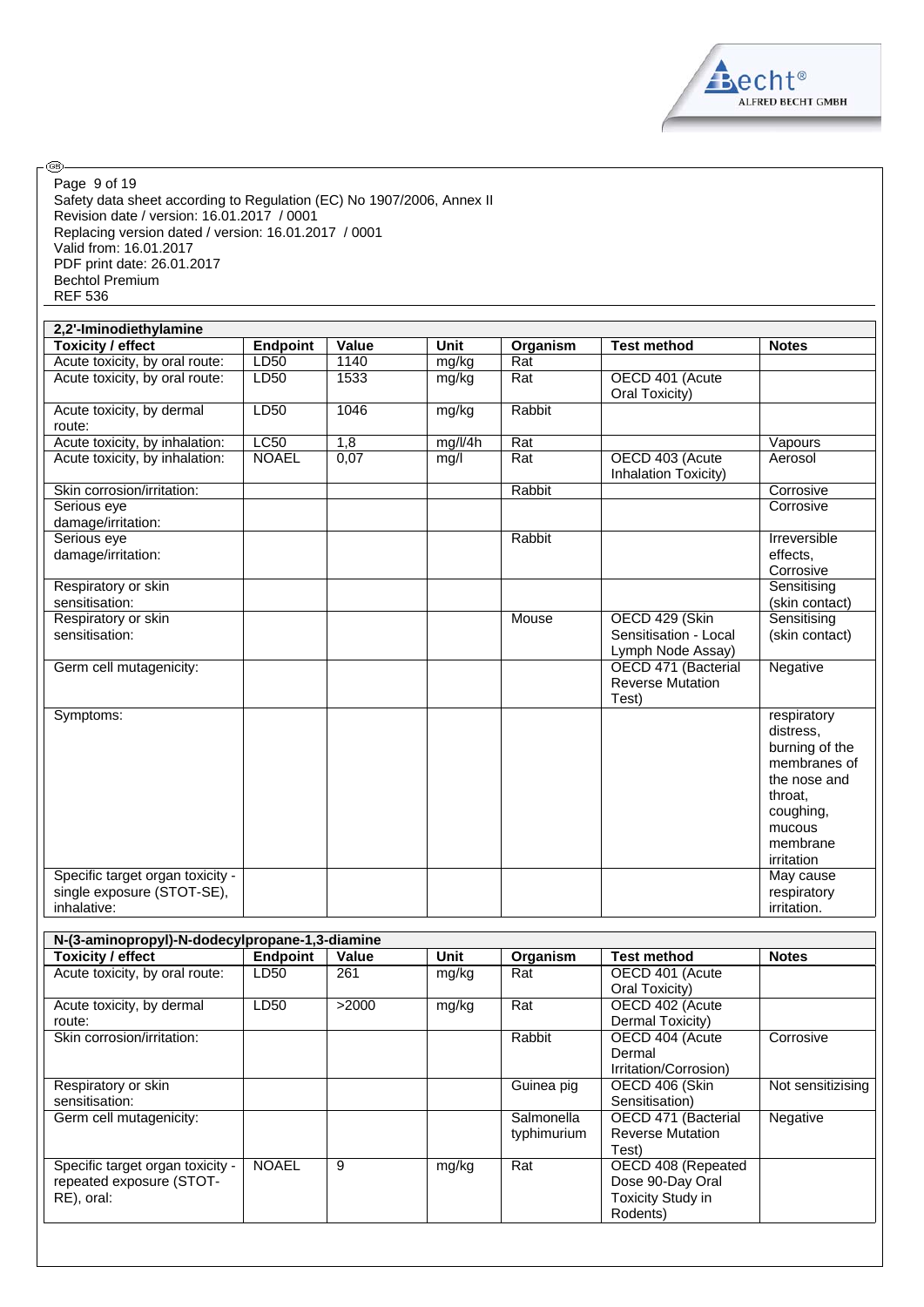

| ை)                                                                                                                                                                                                                                                                                               |                 |                 |             |                 |                                   |                                                                                |
|--------------------------------------------------------------------------------------------------------------------------------------------------------------------------------------------------------------------------------------------------------------------------------------------------|-----------------|-----------------|-------------|-----------------|-----------------------------------|--------------------------------------------------------------------------------|
| Page 10 of 19<br>Safety data sheet according to Regulation (EC) No 1907/2006, Annex II<br>Revision date / version: 16.01.2017 / 0001<br>Replacing version dated / version: 16.01.2017 / 0001<br>Valid from: 16.01.2017<br>PDF print date: 26.01.2017<br><b>Bechtol Premium</b><br><b>REF 536</b> |                 |                 |             |                 |                                   |                                                                                |
| Specific target organ toxicity -<br>repeated exposure (STOT-<br>RE), dermal:                                                                                                                                                                                                                     | <b>NOAL</b>     | $\overline{15}$ | mg/kg       | Rat             |                                   |                                                                                |
| Tridecylamine, branched and linear                                                                                                                                                                                                                                                               |                 |                 |             |                 |                                   |                                                                                |
| <b>Toxicity / effect</b>                                                                                                                                                                                                                                                                         | <b>Endpoint</b> | <b>Value</b>    | <b>Unit</b> | Organism        | <b>Test method</b>                | <b>Notes</b>                                                                   |
| Acute toxicity, by oral route:                                                                                                                                                                                                                                                                   | LD50            | 820             | mg/kg       | Rat             | OECD 401 (Acute<br>Oral Toxicity) |                                                                                |
| Skin corrosion/irritation:                                                                                                                                                                                                                                                                       |                 |                 |             | Rabbit          |                                   | Corrosive                                                                      |
| Serious eye                                                                                                                                                                                                                                                                                      |                 |                 |             | Rabbit          |                                   | Corrosive                                                                      |
| damage/irritation:                                                                                                                                                                                                                                                                               |                 |                 |             |                 |                                   |                                                                                |
|                                                                                                                                                                                                                                                                                                  |                 |                 |             |                 |                                   |                                                                                |
| Nitrilotriacetic acid                                                                                                                                                                                                                                                                            |                 |                 |             |                 |                                   |                                                                                |
| <b>Toxicity / effect</b>                                                                                                                                                                                                                                                                         | <b>Endpoint</b> | Value           | <b>Unit</b> | <b>Organism</b> | <b>Test method</b>                | <b>Notes</b>                                                                   |
| Acute toxicity, by oral route:                                                                                                                                                                                                                                                                   | LD50            | 5000            | mg/kg       | Rat             |                                   |                                                                                |
| Acute toxicity, by dermal<br>route:                                                                                                                                                                                                                                                              | LD50            | 5000            | mg/kg       | Rabbit          |                                   | Analogous<br>conclusion                                                        |
| Acute toxicity, by inhalation:                                                                                                                                                                                                                                                                   | <b>LC50</b>     | >5              | mg/l/4h     | Rat             |                                   | Analogous<br>conclusion                                                        |
| Skin corrosion/irritation:                                                                                                                                                                                                                                                                       |                 |                 |             | Rabbit          |                                   | Not irritant                                                                   |
| Serious eye<br>damage/irritation:                                                                                                                                                                                                                                                                |                 |                 |             | Rabbit          |                                   | Irritant                                                                       |
| Respiratory or skin<br>sensitisation:                                                                                                                                                                                                                                                            |                 |                 |             | Guinea pig      | OECD 406 (Skin<br>Sensitisation)  | Not<br>sensitizising<br>(Analogous<br>conclusion),<br>Analogous<br>conclusion  |
| Carcinogenicity:                                                                                                                                                                                                                                                                                 |                 |                 |             |                 |                                   | Studies on<br>carcinogenic<br>effects in<br>animal<br>experiments.,<br>Carc. 2 |

# **SECTION 12: Ecological information**

Possibly more information on environmental effects, see Section 2.1 (classification).

| <b>Toxicity / effect</b> | <b>Endpoint</b> | <b>Time</b> | Value | <b>Unit</b> | Organism | <b>Test method</b> | <b>Notes</b> |
|--------------------------|-----------------|-------------|-------|-------------|----------|--------------------|--------------|
| 12.1. Toxicity to fish:  |                 |             |       |             |          |                    | n.d.a.       |
| 12.1. Toxicity to        |                 |             |       |             |          |                    | n.d.a.       |
| daphnia:                 |                 |             |       |             |          |                    |              |
| 12.1. Toxicity to algae: |                 |             |       |             |          |                    | n.d.a.       |
| 12.2. Persistence and    |                 |             |       |             |          |                    | n.d.a.       |
| degradability:           |                 |             |       |             |          |                    |              |
| 12.3. Bioaccumulative    |                 |             |       |             |          |                    | n.d.a.       |
| potential:               |                 |             |       |             |          |                    |              |
| 12.4. Mobility in soil:  |                 |             |       |             |          |                    | n.d.a.       |
| 12.5. Results of PBT     |                 |             |       |             |          |                    | n.d.a.       |
| and vPvB assessment      |                 |             |       |             |          |                    |              |
| 12.6. Other adverse      |                 |             |       |             |          |                    | n.d.a.       |
| effects:                 |                 |             |       |             |          |                    |              |

**Quaternary ammonium compounds, benzyl-C12-18-alkyldimethyl, chlorides**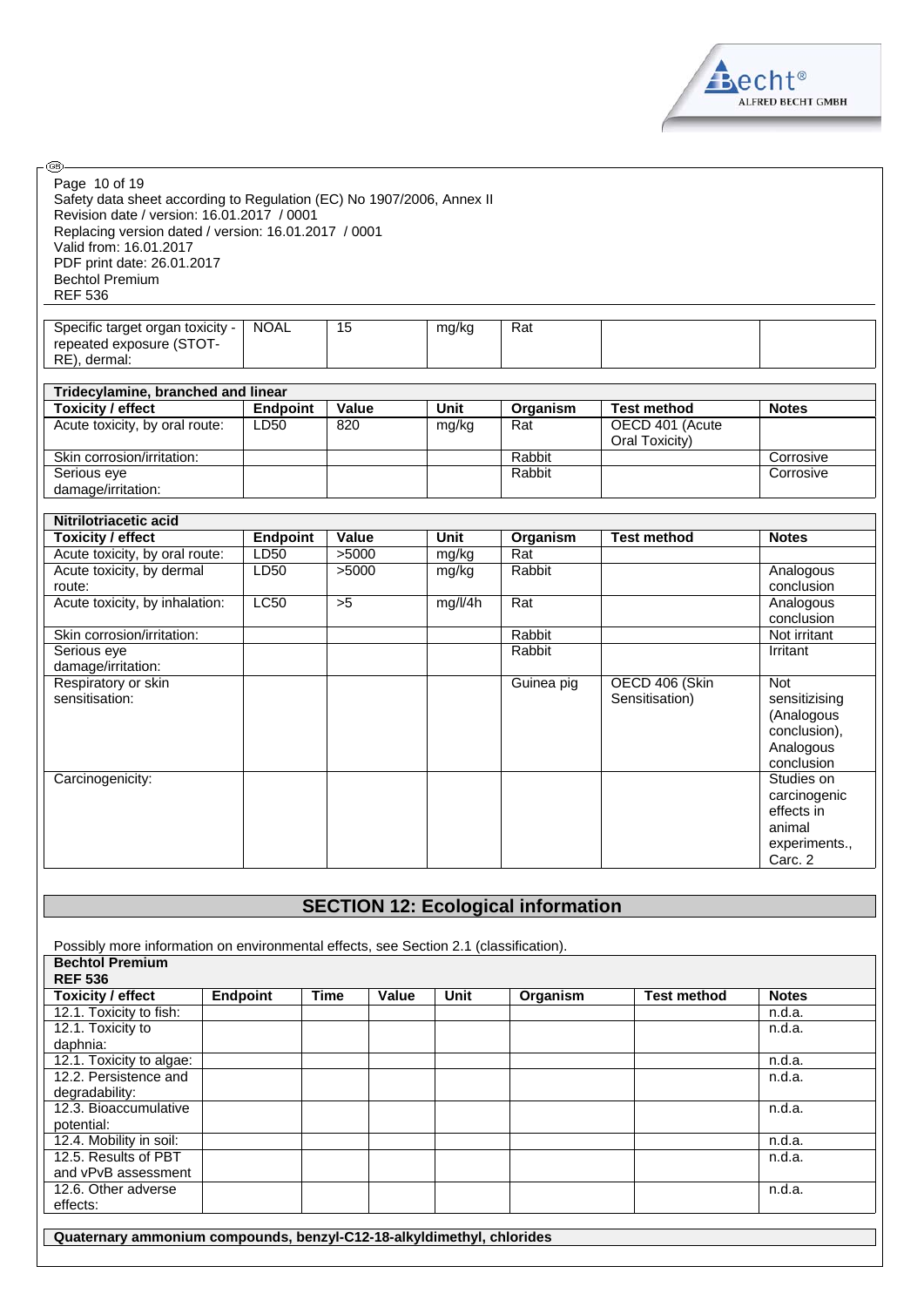

Safety data sheet according to Regulation (EC) No 1907/2006, Annex II Revision date / version: 16.01.2017 / 0001 Replacing version dated / version: 16.01.2017 / 0001 Valid from: 16.01.2017 PDF print date: 26.01.2017 Bechtol Premium REF 536 Page 11 of 19

⊛

| <b>Toxicity / effect</b>                | Endpoint        | <b>Time</b> | Value        | Unit                     | Organism                            | <b>Test method</b>               | <b>Notes</b>               |
|-----------------------------------------|-----------------|-------------|--------------|--------------------------|-------------------------------------|----------------------------------|----------------------------|
| 12.1. Toxicity to fish:                 | NOEC/NOEL       | 34d         | 0,032        | mg/l                     | Pimephales                          | U.S. EPA                         |                            |
|                                         |                 |             |              |                          | promelas                            | <b>ECOTOX</b>                    |                            |
|                                         |                 |             |              |                          |                                     | Database                         |                            |
| 12.1. Toxicity to fish:                 | LC50            | 96h         | 0,28         | mg/l                     | Pimephales                          | U.S. EPA                         |                            |
|                                         |                 |             |              |                          | promelas                            | <b>ECOTOX</b>                    |                            |
| 12.1. Toxicity to                       | NOEC/NOEL       | 21d         | 0,0042       | mg/l                     | Daphnia magna                       | Database<br>U.S. EPA, (4th       |                            |
| daphnia:                                |                 |             |              |                          |                                     | Ed. EPA 6)                       |                            |
| 12.1. Toxicity to                       | <b>LC50</b>     | 48h         | 0,016        | mg/l                     | Daphnia magna                       | <b>OECD 202</b>                  |                            |
| daphnia:                                |                 |             |              |                          |                                     | (Daphnia sp.                     |                            |
|                                         |                 |             |              |                          |                                     | Acute                            |                            |
|                                         |                 |             |              |                          |                                     | Immobilisation                   |                            |
|                                         |                 |             |              |                          |                                     | Test)                            |                            |
| 12.1. Toxicity to algae:                | Erc50           | 72h         | 0,049        | mg/l                     | Pseudokirchnerie<br>lla subcapitata | <b>OECD 201</b><br>(Alga, Growth |                            |
|                                         |                 |             |              |                          |                                     | Inhibition Test)                 |                            |
| 12.2. Persistence and                   |                 | 28d         | >90          | $\overline{\frac{9}{6}}$ |                                     | <b>OECD 303 A</b>                | Readily                    |
| degradability:                          |                 |             |              |                          |                                     | (Simulation Test -               | biodegradable              |
|                                         |                 |             |              |                          |                                     | Aerobic Sewage                   |                            |
|                                         |                 |             |              |                          |                                     | Treatment -                      |                            |
|                                         |                 |             |              |                          |                                     | <b>Activated Sludge</b>          |                            |
|                                         |                 |             |              |                          |                                     | Units)                           |                            |
| 12.2. Persistence and<br>degradability: |                 |             |              |                          |                                     |                                  | The<br>surfactant(s)       |
|                                         |                 |             |              |                          |                                     |                                  | contained in               |
|                                         |                 |             |              |                          |                                     |                                  | this mixture               |
|                                         |                 |             |              |                          |                                     |                                  | complies(compl             |
|                                         |                 |             |              |                          |                                     |                                  | y) with the                |
|                                         |                 |             |              |                          |                                     |                                  | biodegradability           |
|                                         |                 |             |              |                          |                                     |                                  | criteria as laid           |
|                                         |                 |             |              |                          |                                     |                                  | down in                    |
|                                         |                 |             |              |                          |                                     |                                  | Regulation<br>(EC)         |
|                                         |                 |             |              |                          |                                     |                                  | No.648/2004                |
|                                         |                 |             |              |                          |                                     |                                  | on detergents.,            |
|                                         |                 |             |              |                          |                                     |                                  | Data to support            |
|                                         |                 |             |              |                          |                                     |                                  | this assertion             |
|                                         |                 |             |              |                          |                                     |                                  | are held at the            |
|                                         |                 |             |              |                          |                                     |                                  | disposal of the            |
|                                         |                 |             |              |                          |                                     |                                  | competent                  |
|                                         |                 |             |              |                          |                                     |                                  | authorities of             |
|                                         |                 |             |              |                          |                                     |                                  | the Member                 |
|                                         |                 |             |              |                          |                                     |                                  | States and will<br>be made |
|                                         |                 |             |              |                          |                                     |                                  | available to               |
|                                         |                 |             |              |                          |                                     |                                  | them, at their             |
|                                         |                 |             |              |                          |                                     |                                  | direct request             |
|                                         |                 |             |              |                          |                                     |                                  | or at the                  |
|                                         |                 |             |              |                          |                                     |                                  | request of a               |
|                                         |                 |             |              |                          |                                     |                                  | detergent                  |
|                                         | <b>EC50</b>     | 3h          |              |                          |                                     |                                  | manufacturer.              |
| Toxicity to bacteria:                   |                 |             | 7,75         | mg/l                     | activated sludge                    |                                  |                            |
| 2,2'-Iminodiethylamine                  |                 |             |              |                          |                                     |                                  |                            |
| <b>Toxicity / effect</b>                | <b>Endpoint</b> | <b>Time</b> | <b>Value</b> | Unit                     | Organism                            | <b>Test method</b>               | <b>Notes</b>               |
| 12.1. Toxicity to fish:                 | LC50            | 96h         | 248          | mg/l                     | Leuciscus idus                      |                                  |                            |
| 12.1. Toxicity to fish:                 | LC50            | 96h         | 430          | mg/l                     | Poecilia reticulata                 | 84/449/EEC C.1                   |                            |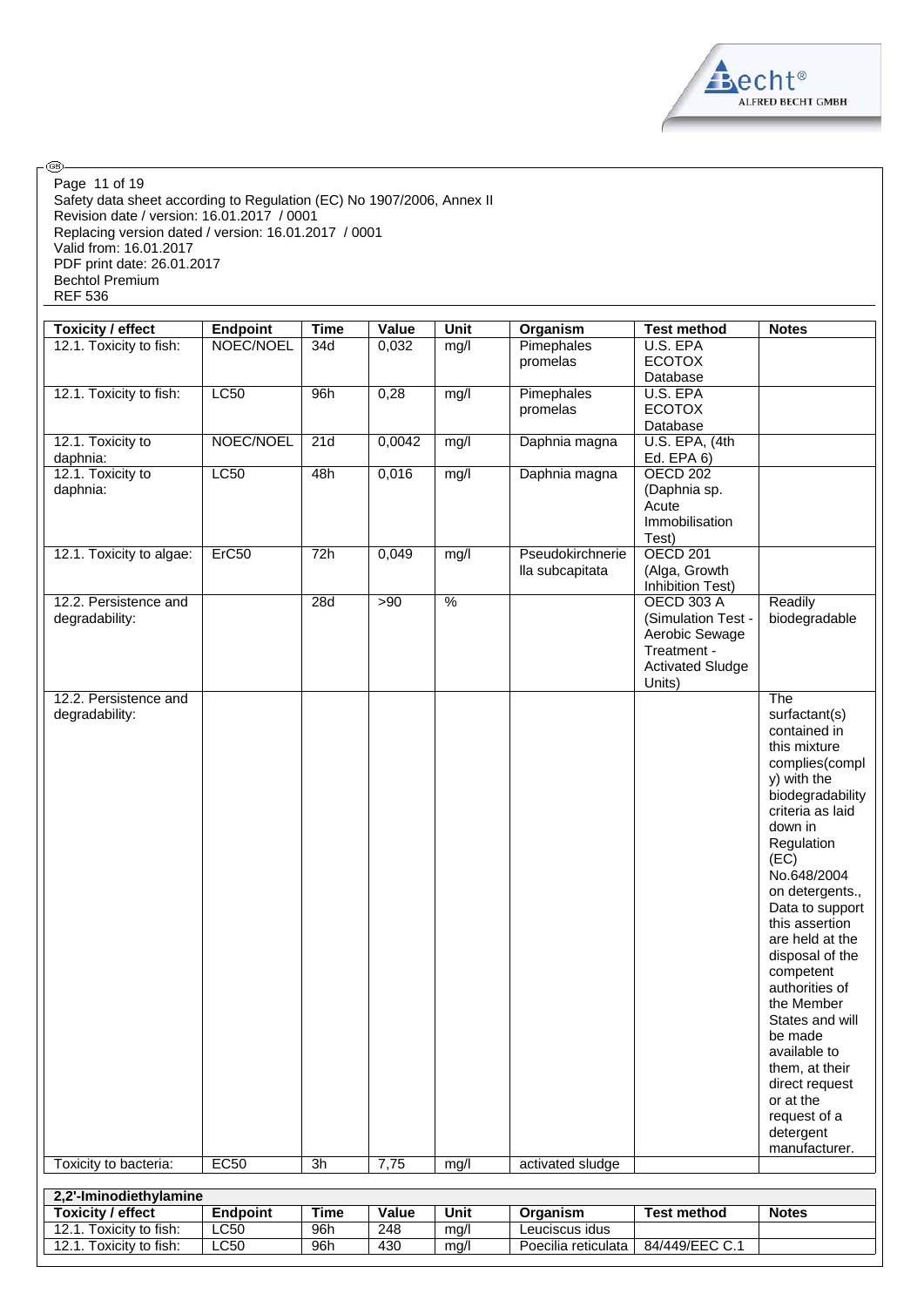

Safety data sheet according to Regulation (EC) No 1907/2006, Annex II Revision date / version: 16.01.2017 / 0001 Replacing version dated / version: 16.01.2017 / 0001 Valid from: 16.01.2017 PDF print date: 26.01.2017 Bechtol Premium REF 536 Page 12 of 19

்

| 12.1. Toxicity to<br>daphnia:           | <b>LC50</b> | 48h             | 16   | mg/l  |                              |                                                                                                  |                                                                                                                               |
|-----------------------------------------|-------------|-----------------|------|-------|------------------------------|--------------------------------------------------------------------------------------------------|-------------------------------------------------------------------------------------------------------------------------------|
| 12.1. Toxicity to<br>daphnia:           | EC50        | 48h             | 16   | mg/l  | Daphnia magna                | DIN 38412 T.11                                                                                   |                                                                                                                               |
| 12.1. Toxicity to algae:                | EC50        | 72h             | 1164 | mg/l  | Selenastrum<br>capricornutum | OECD <sub>201</sub><br>(Alga, Growth<br>Inhibition Test)                                         |                                                                                                                               |
| 12.2. Persistence and<br>degradability: | <b>BOD</b>  | 21d             | 87   | $\%$  | activated sludge             | <b>OECD 301 D</b><br>(Ready<br>Biodegradability -<br><b>Closed Bottle</b><br>Test)               | Readily<br>biodegradable                                                                                                      |
| 12.3. Bioaccumulative<br>potential:     | <b>BCF</b>  | 42d             | 6,3  |       | Cyprinus caprio              | <b>OECD 305</b><br>(Bioconcentration<br>- Flow-Through<br>Fish Test)                             | A notable<br>biological<br>accumulation<br>potential is not<br>to be expected<br>(LogPow 1-3).                                |
| Toxicity to bacteria:                   | LC50        | 17h             | 96   | mg/l  |                              |                                                                                                  |                                                                                                                               |
| Toxicity to bacteria:                   | NOEC/NOEL   | $\overline{3h}$ | 6    | mg/l  | activated sludge             |                                                                                                  |                                                                                                                               |
| Other organisms:                        | NOEC/NOEL   | 56d             | 500  | mg/kg | Eisenia foetida              | OECD <sub>222</sub><br>(Earthworm<br>Reproduction<br>Test (Eisenia<br>fetida/Eisenia<br>andrei)) |                                                                                                                               |
| Other information:                      |             |                 |      |       |                              |                                                                                                  | Does not<br>contain any<br>organically<br>bound<br>halogens which<br>can contribute<br>to the AOX<br>value in waste<br>water. |

| N-(3-aminopropyl)-N-dodecylpropane-1,3-diamine |                   |      |                |      |                  |                       |               |
|------------------------------------------------|-------------------|------|----------------|------|------------------|-----------------------|---------------|
| <b>Toxicity / effect</b>                       | Endpoint          | Time | Value          | Unit | Organism         | <b>Test method</b>    | <b>Notes</b>  |
| 12.1. Toxicity to fish:                        | <b>LC50</b>       | 96h  | 0,68           | mq/l | Oncorhynchus     | OECD <sub>203</sub>   |               |
|                                                |                   |      |                |      | mykiss           | (Fish, Acute)         |               |
|                                                |                   |      |                |      |                  | <b>Toxicity Test)</b> |               |
| 12.1. Toxicity to                              | <b>LC50</b>       | 24h  | $\overline{2}$ | mg/l | Daphnia magna    | OECD 202              |               |
| daphnia:                                       |                   |      |                |      |                  | (Daphnia sp.          |               |
|                                                |                   |      |                |      |                  | Acute                 |               |
|                                                |                   |      |                |      |                  | Immobilisation        |               |
|                                                |                   |      |                |      |                  | Test)                 |               |
| 12.1. Toxicity to algae:                       | ErC <sub>50</sub> | 96h  | 0.054          | mg/l | Pseudokirchnerie | U.S. EPA              |               |
|                                                |                   |      |                |      | lla subcapitata  | <b>ECOTOX</b>         |               |
|                                                |                   |      |                |      |                  | Database              |               |
| 12.2. Persistence and                          |                   |      | 79             | %    |                  | <b>OECD 301 D</b>     | Readily       |
| degradability:                                 |                   |      |                |      |                  | (Ready                | biodegradable |
|                                                |                   |      |                |      |                  | Biodegradability -    |               |
|                                                |                   |      |                |      |                  | <b>Closed Bottle</b>  |               |
|                                                |                   |      |                |      |                  | Test)                 |               |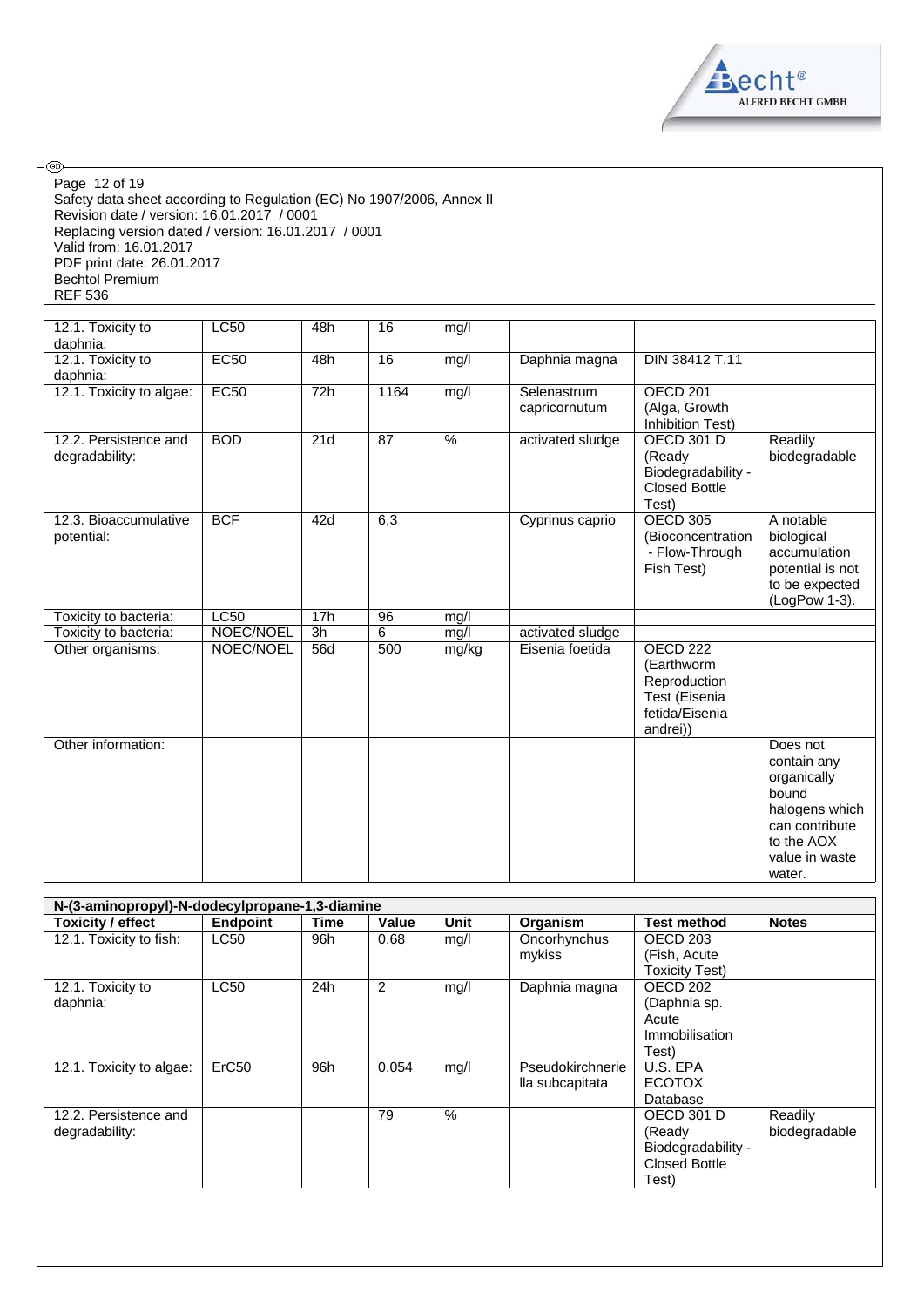

| @ි.                                                                                                                                                                                                                                                                                              |                 |             |         |             |                            |                                                                                                                             |                                                                                                                                                                                                                                                                                                                                                                                                                                                                |
|--------------------------------------------------------------------------------------------------------------------------------------------------------------------------------------------------------------------------------------------------------------------------------------------------|-----------------|-------------|---------|-------------|----------------------------|-----------------------------------------------------------------------------------------------------------------------------|----------------------------------------------------------------------------------------------------------------------------------------------------------------------------------------------------------------------------------------------------------------------------------------------------------------------------------------------------------------------------------------------------------------------------------------------------------------|
| Page 13 of 19<br>Safety data sheet according to Regulation (EC) No 1907/2006, Annex II<br>Revision date / version: 16.01.2017 / 0001<br>Replacing version dated / version: 16.01.2017 / 0001<br>Valid from: 16.01.2017<br>PDF print date: 26.01.2017<br><b>Bechtol Premium</b><br><b>REF 536</b> |                 |             |         |             |                            |                                                                                                                             |                                                                                                                                                                                                                                                                                                                                                                                                                                                                |
|                                                                                                                                                                                                                                                                                                  |                 |             |         |             |                            |                                                                                                                             |                                                                                                                                                                                                                                                                                                                                                                                                                                                                |
| 12.2. Persistence and<br>degradability:                                                                                                                                                                                                                                                          |                 | 28d         | 96      | %           |                            | <b>OECD 302 B</b><br>(Inherent<br>Biodegradability -<br>Zahn-<br>Wellens/EMPA<br>Test)                                      |                                                                                                                                                                                                                                                                                                                                                                                                                                                                |
| 12.2. Persistence and                                                                                                                                                                                                                                                                            |                 |             |         |             |                            |                                                                                                                             | The                                                                                                                                                                                                                                                                                                                                                                                                                                                            |
| degradability:                                                                                                                                                                                                                                                                                   |                 |             |         |             |                            |                                                                                                                             | surfactant(s)<br>contained in<br>this mixture<br>complies(compl<br>y) with the<br>biodegradability<br>criteria as laid<br>down in<br>Regulation<br>(EC)<br>No.648/2004<br>on detergents.,<br>Data to support<br>this assertion<br>are held at the<br>disposal of the<br>competent<br>authorities of<br>the Member<br>States and will<br>be made<br>available to<br>them, at their<br>direct request<br>or at the<br>request of a<br>detergent<br>manufacturer. |
| Toxicity to bacteria:                                                                                                                                                                                                                                                                            | EC50            | 3h          | 18      | mg/l        | activated sludge           | <b>OECD 209</b><br>(Activated<br>Sludge,<br>Respiration<br><b>Inhibition Test</b><br>(Carbon and<br>Ammonium<br>Oxidation)) |                                                                                                                                                                                                                                                                                                                                                                                                                                                                |
| Toxicity to bacteria:                                                                                                                                                                                                                                                                            | EC50            |             | $1 - 5$ | mg/l        | Pseudomonas<br>putida      | DIN 38412 T.8                                                                                                               |                                                                                                                                                                                                                                                                                                                                                                                                                                                                |
|                                                                                                                                                                                                                                                                                                  |                 |             |         |             |                            |                                                                                                                             |                                                                                                                                                                                                                                                                                                                                                                                                                                                                |
| Tridecylamine, branched and linear<br><b>Toxicity / effect</b>                                                                                                                                                                                                                                   | <b>Endpoint</b> | <b>Time</b> | Value   | <b>Unit</b> | Organism                   | <b>Test method</b>                                                                                                          | <b>Notes</b>                                                                                                                                                                                                                                                                                                                                                                                                                                                   |
| 12.1. Toxicity to fish:                                                                                                                                                                                                                                                                          | <b>LC50</b>     | 96h         | 0,0654  | mg/l        | Pimephales<br>promelas     |                                                                                                                             | Analogous<br>conclusion                                                                                                                                                                                                                                                                                                                                                                                                                                        |
| 12.1. Toxicity to<br>daphnia:                                                                                                                                                                                                                                                                    | EC50            | 48h         | 0,015   | mg/l        | Daphnia magna              |                                                                                                                             | Analogous<br>conclusion                                                                                                                                                                                                                                                                                                                                                                                                                                        |
| 12.1. Toxicity to algae:                                                                                                                                                                                                                                                                         | EC50            | 72h         | 0,015   | mg/l        | Desmodesmus<br>subspicatus |                                                                                                                             |                                                                                                                                                                                                                                                                                                                                                                                                                                                                |
| 12.2. Persistence and                                                                                                                                                                                                                                                                            |                 |             |         |             |                            |                                                                                                                             | Not readily                                                                                                                                                                                                                                                                                                                                                                                                                                                    |
| degradability:                                                                                                                                                                                                                                                                                   |                 |             |         |             |                            |                                                                                                                             | biodegradable                                                                                                                                                                                                                                                                                                                                                                                                                                                  |
| 12.3. Bioaccumulative<br>potential:                                                                                                                                                                                                                                                              |                 |             |         |             |                            |                                                                                                                             | Not to be<br>expected                                                                                                                                                                                                                                                                                                                                                                                                                                          |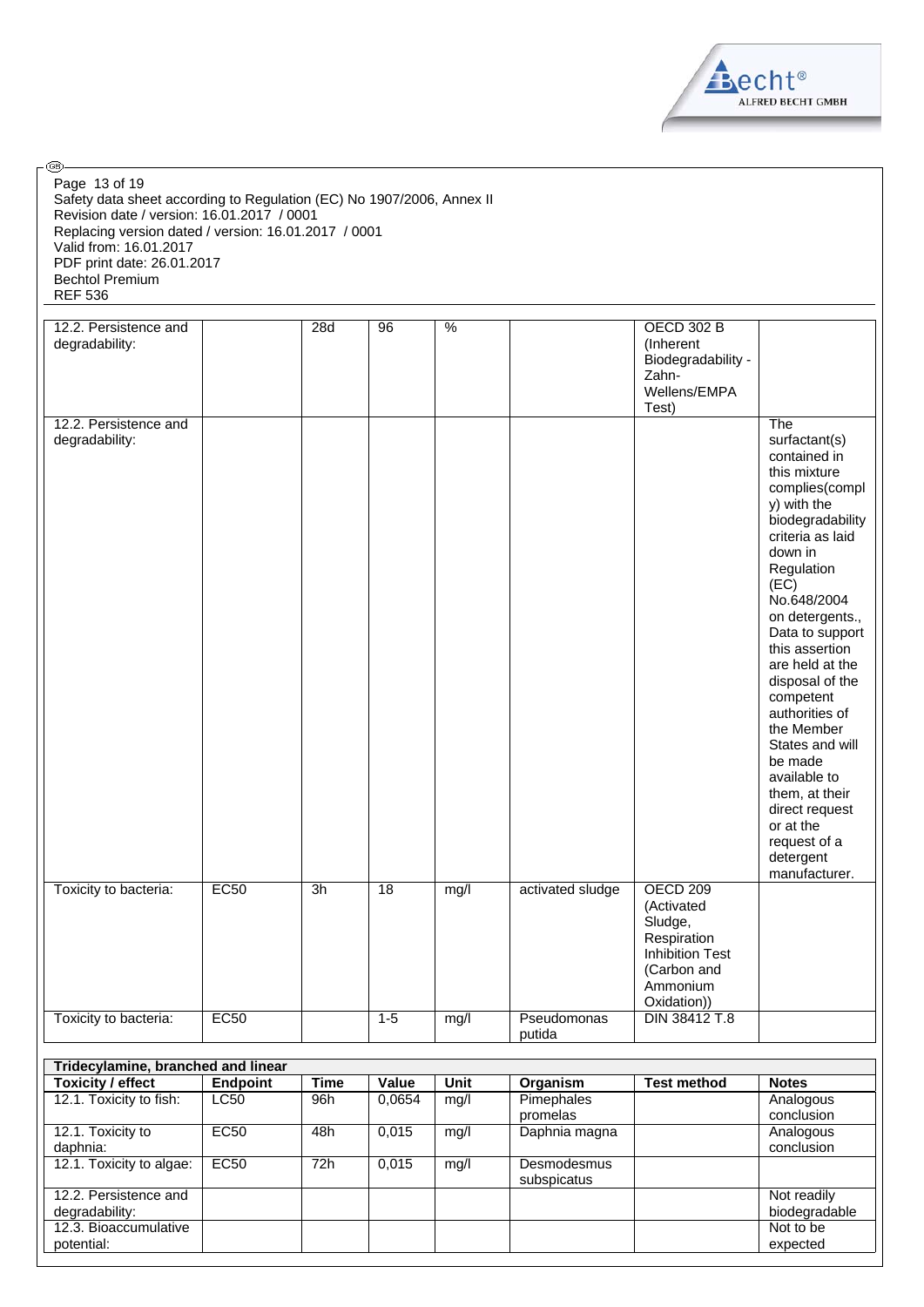

Safety data sheet according to Regulation (EC) No 1907/2006, Annex II Revision date / version: 16.01.2017 / 0001 Replacing version dated / version: 16.01.2017 / 0001 Valid from: 16.01.2017 PDF print date: 26.01.2017 Bechtol Premium REF 536 Page 14 of 19

®

| Toxicity to bacteria: | EC20 | 30 <sub>min</sub> | ~10 | mg/l | activated sludge | OECD 209<br>(Activated<br>Sludge,<br>Respiration<br><b>Inhibition Test</b><br>(Carbon and<br>Ammonium<br>Oxidation)) |                                                                                                                               |
|-----------------------|------|-------------------|-----|------|------------------|----------------------------------------------------------------------------------------------------------------------|-------------------------------------------------------------------------------------------------------------------------------|
| Other information:    |      |                   |     |      |                  |                                                                                                                      | Does not<br>contain any<br>organically<br>bound<br>halogens which<br>can contribute<br>to the AOX<br>value in waste<br>water. |

| Nitrilotriacetic acid    |                 |             |       |      |                   |                           |                  |
|--------------------------|-----------------|-------------|-------|------|-------------------|---------------------------|------------------|
| <b>Toxicity / effect</b> | <b>Endpoint</b> | <b>Time</b> | Value | Unit | Organism          | <b>Test method</b>        | <b>Notes</b>     |
| 12.1. Toxicity to fish:  | <b>LC50</b>     | 96h         | >100  | mg/l | Pimephales        |                           | Analogous        |
|                          |                 |             |       |      | promelas          |                           | conclusion       |
| 12.1. Toxicity to fish:  | NOEC/NOEL       | >60d        | >1    | mg/l | Pimephales        |                           | Analogous        |
|                          |                 |             |       |      | promelas          |                           | conclusion       |
| 12.1. Toxicity to        | NOEC/NOEL       | >60d        | >1    | mg/l | Gammarus sp.      |                           | Analogous        |
| daphnia:                 |                 |             |       |      |                   |                           | conclusion       |
| 12.1. Toxicity to        | <b>EC50</b>     | 96h         | >100  | mg/l | Daphnia magna     |                           | Analogous        |
| daphnia:                 |                 |             |       |      |                   |                           | conclusion       |
| 12.1. Toxicity to algae: | <b>EC50</b>     | 72h         | >100  | mg/l | Scenedesmus       |                           | Analogous        |
|                          |                 |             |       |      | subspicatus       |                           | conclusion       |
| 12.2. Persistence and    | <b>BOD</b>      | 28d         | >70   | $\%$ |                   | <b>OECD 301 B</b>         | Readily          |
| degradability:           |                 |             |       |      |                   | (Ready                    | biodegradable    |
|                          |                 |             |       |      |                   | Biodegradability -        |                  |
|                          |                 |             |       |      |                   | Co <sub>2</sub> Evolution |                  |
|                          |                 |             |       |      |                   | Test)                     |                  |
| 12.3. Bioaccumulative    |                 | 96h         | $3$   |      | Brachydanio rerio |                           | A notable        |
| potential:               |                 |             |       |      |                   |                           | biological       |
|                          |                 |             |       |      |                   |                           | accumulation     |
|                          |                 |             |       |      |                   |                           | potential is not |
|                          |                 |             |       |      |                   |                           | to be expected   |
|                          |                 |             |       |      |                   |                           | (LogPow 1-3).    |

# **SECTION 13: Disposal considerations**

# **13.1 Waste treatment methods**

### **For the substance / mixture / residual amounts**

EC disposal code no.:

The waste codes are recommendations based on the scheduled use of this product.

Owing to the user's specific conditions for use and disposal, other waste codes may be

allocated under certain circumstances. (2014/955/EU)

07 06 01 aqueous washing liquids and mother liquors

Recommendation:

Sewage disposal shall be discouraged.

Pay attention to local and national official regulations.

E.g. suitable incineration plant.

E.g. dispose at suitable refuse site.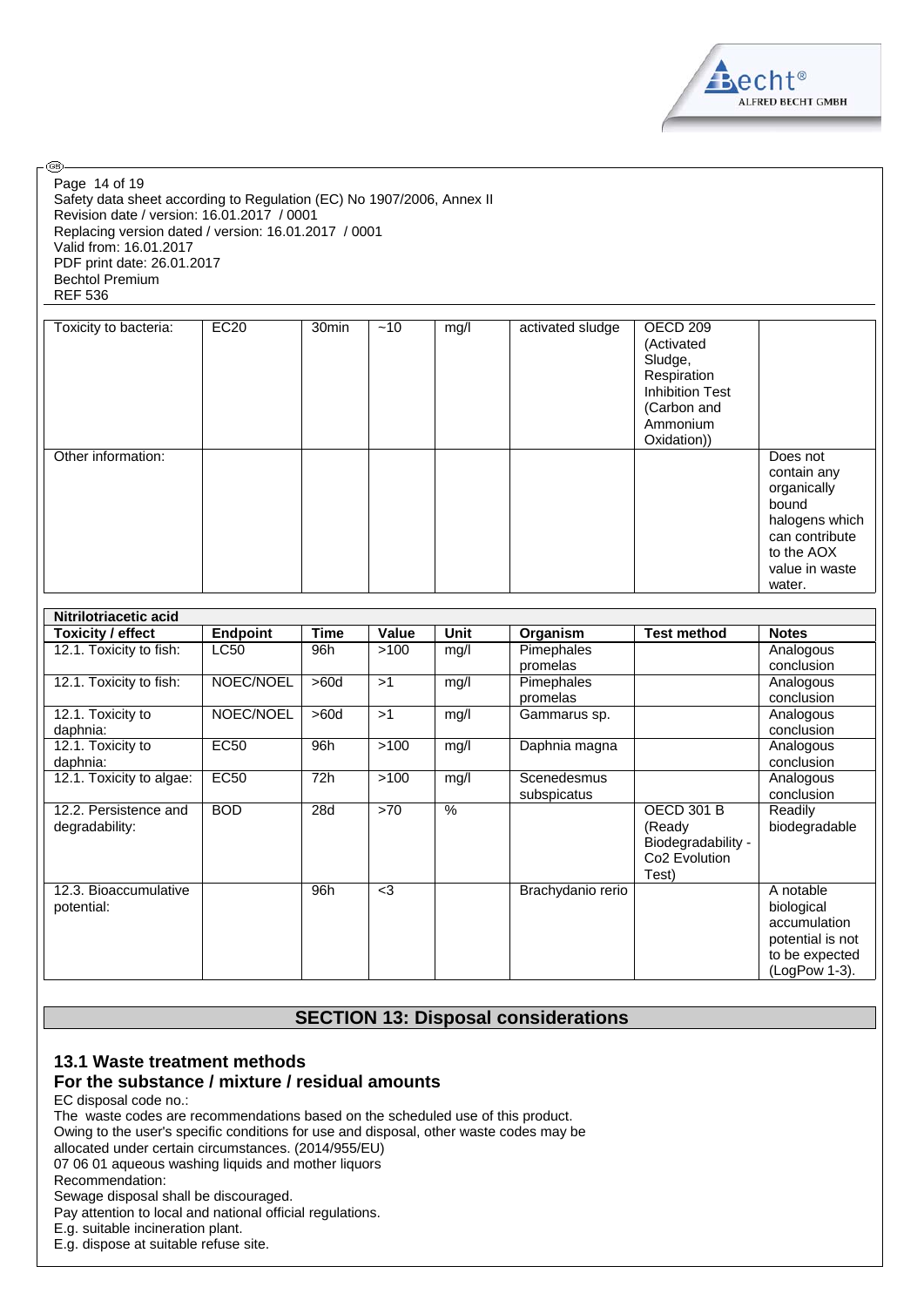

Page 15 of 19

ඹ

Safety data sheet according to Regulation (EC) No 1907/2006, Annex II Revision date / version: 16.01.2017 / 0001 Replacing version dated / version: 16.01.2017 / 0001 Valid from: 16.01.2017 PDF print date: 26.01.2017 Bechtol Premium REF 536

#### **For contaminated packing material**

Pay attention to local and national official regulations. Empty container completely. Uncontaminated packaging can be recycled. Dispose of packaging that cannot be cleaned in the same manner as the substance.

#### **SECTION 14: Transport information**

| <b>General statements</b><br>14.1. UN number:<br>Transport by road/by rail (ADR/RID)<br>14.2. UN proper shipping name:<br>UN 1903 DISINFECTANT, LIQUID, CORROSIVE, N.O.S. (QUATERNARY AMMONIUM COMPOUNDS<br>, BENZYL-C12-18-ALKYLDIMETHYL, CHLORIDES,N,N-BIS(3-AMINOPROPYL)DODECYLAMINE)                                                                                                                                                                                                                                                                                                                                               | 1903                                                                                    |
|----------------------------------------------------------------------------------------------------------------------------------------------------------------------------------------------------------------------------------------------------------------------------------------------------------------------------------------------------------------------------------------------------------------------------------------------------------------------------------------------------------------------------------------------------------------------------------------------------------------------------------------|-----------------------------------------------------------------------------------------|
| 14.3. Transport hazard class(es):<br>14.4. Packing group:<br>Classification code:<br>LQ:<br>14.5. Environmental hazards:<br>Tunnel restriction code:<br>Transport by sea (IMDG-code)<br>14.2. UN proper shipping name:<br>DISINFECTANT, LIQUID, CORROSIVE, N.O.S. (QUATERNARY AMMONIUM COMPOUNDS, BENZYL-C<br>12-18-ALKYLDIMETHYL, CHLORIDES, N, N-BIS(3-AMINOPROPYL) DODECYLAMINE)                                                                                                                                                                                                                                                    | 8<br>$\mathbf{H}$<br>C <sub>9</sub><br>1 <sup>1</sup><br>environmentally hazardous<br>Е |
| 14.3. Transport hazard class(es):<br>14.4. Packing group:<br>EmS:<br>Marine Pollutant:<br>14.5. Environmental hazards:<br><b>Transport by air (IATA)</b><br>14.2. UN proper shipping name:<br>Disinfectant, liquid, corrosive, n.o.s. (QUATERNARY AMMONIUM COMPOUNDS, BENZYL-C<br>12-18-ALKYLDIMETHYL, CHLORIDES, N, N-BIS(3-AMINOPROPYL) DODECYLAMINE)                                                                                                                                                                                                                                                                                | 8<br>$\mathbf{H}$<br>F-A, S-B<br>Yes<br>environmentally hazardous                       |
| 14.3. Transport hazard class(es):<br>14.4. Packing group:<br>14.5. Environmental hazards:<br>14.6. Special precautions for user<br>Persons employed in transporting dangerous goods must be trained.<br>All persons involved in transporting must observe safety regulations.<br>Precautions must be taken to prevent damage.<br>14.7. Transport in bulk according to Annex II of MARPOL and the IBC Code<br>Freighted as packaged goods rather than in bulk, therefore not applicable.<br>Minimum amount regulations have not been taken into account.<br>Danger code and packing code on request.<br>Comply with special provisions. | 8<br>$\mathbf{I}$<br>Not applicable                                                     |
|                                                                                                                                                                                                                                                                                                                                                                                                                                                                                                                                                                                                                                        | <b>SECTION 15: Regulatory information</b>                                               |

**15.1 Safety, health and environmental regulations/legislation specific for the substance or mixture** Observe restrictions:

Comply with trade association/occupational health regulations.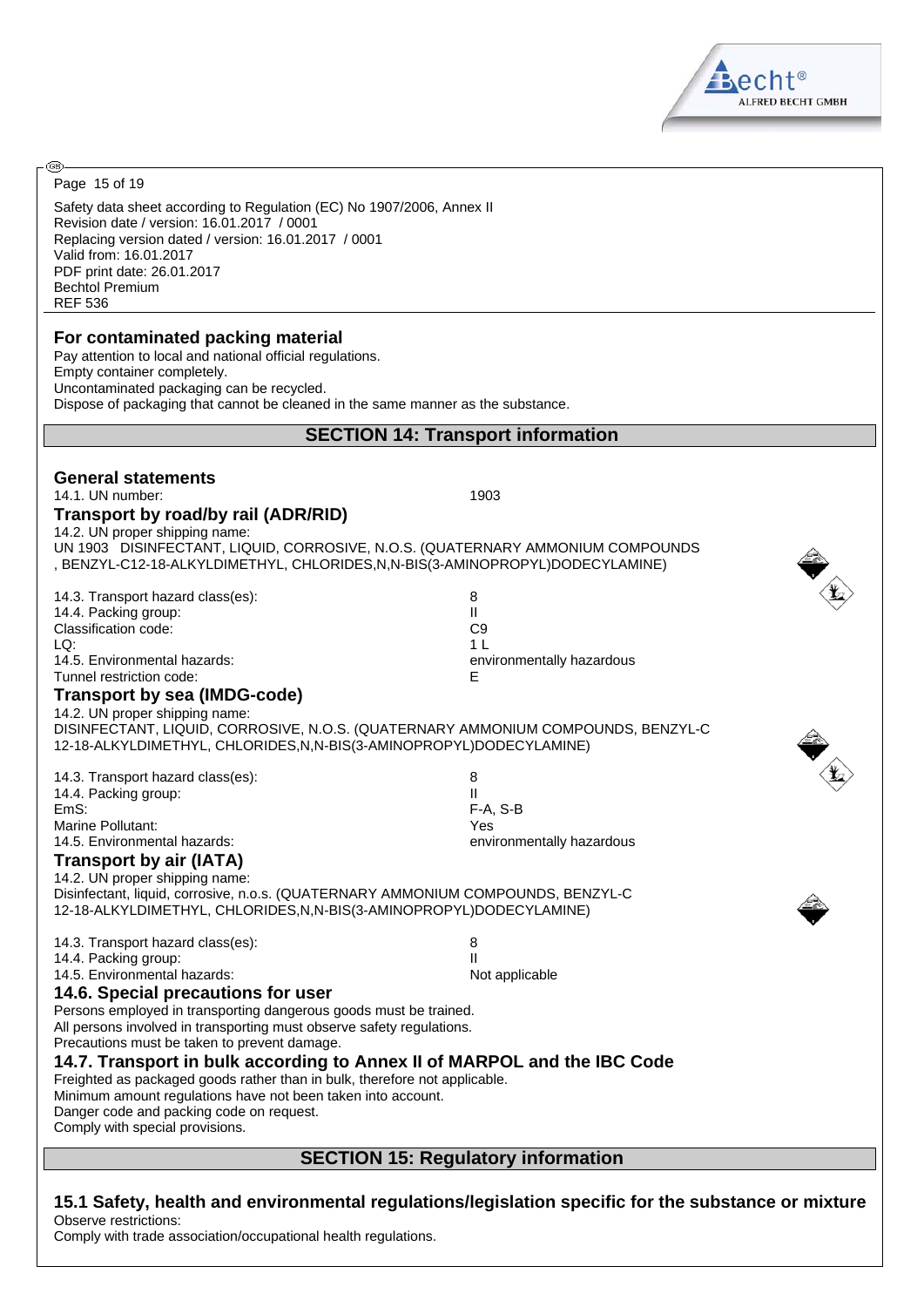Safety data sheet according to Regulation (EC) No 1907/2006, Annex II Revision date / version: 16.01.2017 / 0001 Replacing version dated / version: 16.01.2017 / 0001 Valid from: 16.01.2017 PDF print date: 26.01.2017 Bechtol Premium REF 536 Page 16 of 19

Observe incident regulations.

Observe youth employment law (German regulation). Observe law on protection of expectant mothers (German regulation).

#### **15.2 Chemical safety assessment**

A chemical safety assessment is not provided for mixtures.

#### **SECTION 16: Other information**

Revised sections: n.a.

<mark>ි</mark>වෙ

These details refer to the product as it is delivered. Employee instruction/training in handling hazardous materials is required. Employee training in handling dangerous goods is required.

#### **Classification and processes used to derive the classification of the mixture in accordance with the ordinance (EG) 1272/2008 (CLP):**

| <b>Classification in accordance with regulation</b><br>(EC) No. 1272/2008 (CLP) | <b>Evaluation method used</b>                      |
|---------------------------------------------------------------------------------|----------------------------------------------------|
| Acute Tox. 4, H332                                                              | Classification according to calculation procedure. |
| Skin Corr. 1B, H314                                                             | Classification according to calculation procedure. |
| Skin Sens. 1, H317                                                              | Classification according to calculation procedure. |
| Aquatic Acute 1, H400                                                           | Classification according to calculation procedure. |
| Aquatic Chronic 1, H410                                                         | Classification according to calculation procedure. |

The following phrases represent the posted Hazard Class and Risk Category Code (GHS/CLP) of the product and the constituents (specified in Section 2 and 3). H330 Fatal if inhaled. H314 Causes severe skin burns and eye damage. H301 Toxic if swallowed. H302 Harmful if swallowed. H312 Harmful in contact with skin. H314 Causes severe skin burns and eye damage. H317 May cause an allergic skin reaction. H319 Causes serious eye irritation. H335 May cause respiratory irritation. H351 Suspected of causing cancer. H373 May cause damage to organs through prolonged or repeated exposure. H400 Very toxic to aquatic life. H410 Very toxic to aquatic life with long lasting effects. Acute Tox. — Acute toxicity - inhalation Skin Corr. — Skin corrosion Skin Sens. — Skin sensitization Aquatic Acute — Hazardous to the aquatic environment - acute Aquatic Chronic — Hazardous to the aquatic environment - chronic Acute Tox. — Acute toxicity - oral Acute Tox. — Acute toxicity - dermal STOT SE — Specific target organ toxicity - single exposure - respiratory tract irritation STOT RE — Specific target organ toxicity - repeated exposure Eye Irrit. — Eye irritation Carc. — Carcinogenicity



#### **Any abbreviations and acronyms used in this document:**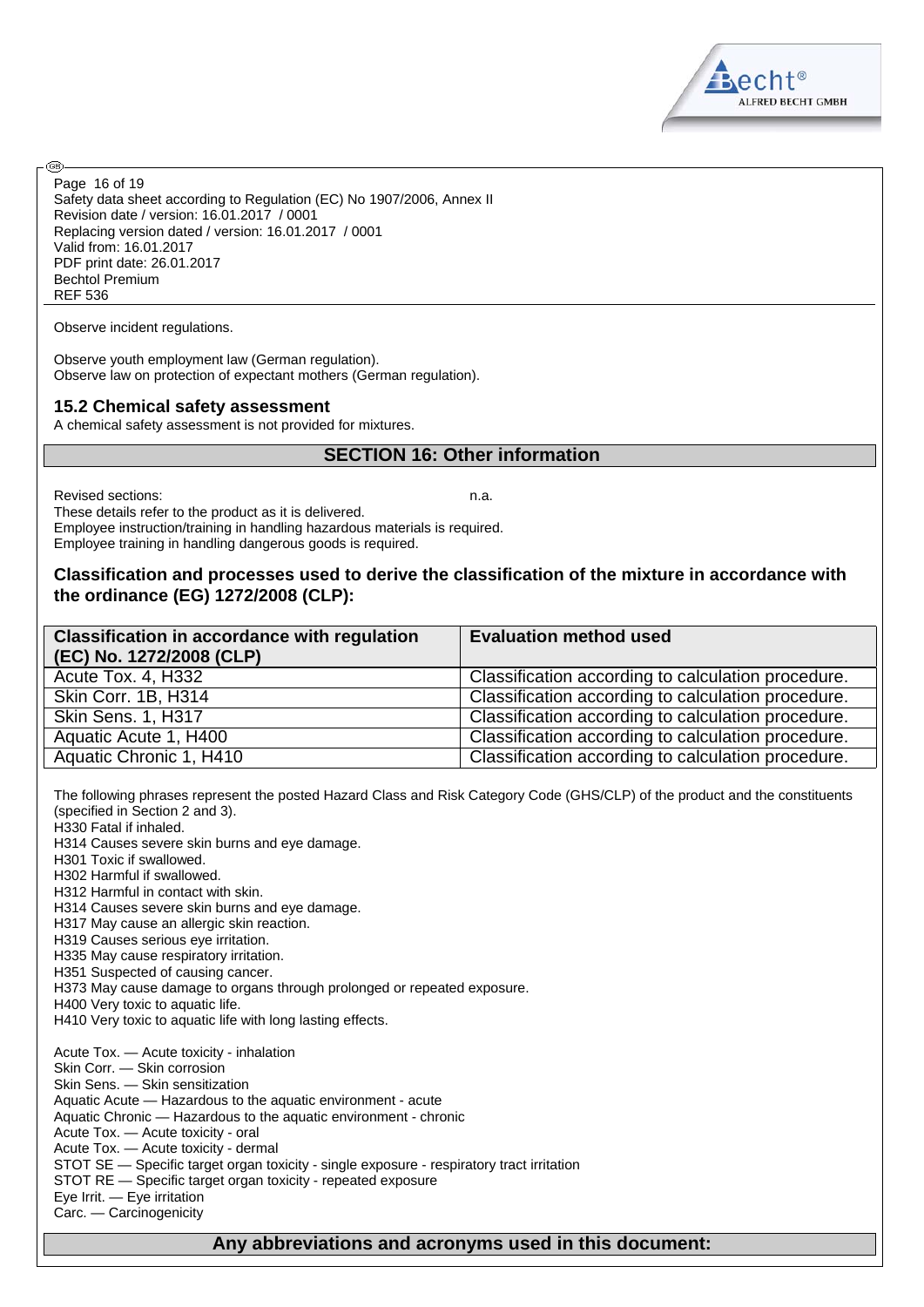

Safety data sheet according to Regulation (EC) No 1907/2006, Annex II Revision date / version: 16.01.2017 / 0001 Replacing version dated / version: 16.01.2017 / 0001 Valid from: 16.01.2017 PDF print date: 26.01.2017 Bechtol Premium REF 536 AC Article Categories acc., acc. to according, according to ACGIHAmerican Conference of Governmental Industrial Hygienists ADR Accord européen relatif au transport international des marchandises Dangereuses par Route (= European Agreement concerning the International Carriage of Dangerous Goods by Road) AOEL Acceptable Operator Exposure Level AOX Adsorbable organic halogen compounds approx. approximately Art., Art. no. Article number ATE Acute Toxicity Estimate according to Regulation (EC) 1272/2008 (CLP) BAM Bundesanstalt für Materialforschung und -prüfung (Federal Institute for Materials Research and Testing, Germany) BAuA Bundesanstalt für Arbeitsschutz und Arbeitsmedizin (= Federal Institute for Occupational Health and Safety, Germany) BCF Bioconcentration factor BGV Berufsgenossenschaftliche Vorschrift (= Accident Prevention Regulation) BHT Butylhydroxytoluol (= 2,6-Di-t-butyl-4-methyl-phenol) BMGV Biological monitoring guidance value (EH40, UK) BOD Biochemical oxygen demand BSEF Bromine Science and Environmental Forum bw body weight CAS Chemical Abstracts Service CEC Coordinating European Council for the Development of Performance Tests for Fuels, Lubricants and Other Fluids CESIO Comité Européen des Agents de Surface et de leurs Intermédiaires Organiques CIPAC Collaborative International Pesticides Analytical Council CLP Classification, Labelling and Packaging (REGULATION (EC) No 1272/2008 on classification, labelling and packaging of substances and mixtures) CMR carcinogenic, mutagenic, reproductive toxic COD Chemical oxygen demand CTFA Cosmetic, Toiletry, and Fragrance Association DMEL Derived Minimum Effect Level DNEL Derived No Effect Level DOC Dissolved organic carbon DT50 Dwell Time - 50% reduction of start concentration DVS Deutscher Verband für Schweißen und verwandte Verfahren e.V. (= German Association for Welding and Allied Processes) dw dry weight e.g. for example (abbreviation of Latin 'exempli gratia'), for instance EC European Community ECHA European Chemicals Agency EEA European Economic Area EEC European Economic Community<br>EINECS European Inventory of E European Inventory of Existing Commercial Chemical Substances ELINCS European List of Notified Chemical Substances EN European Norms EPA United States Environmental Protection Agency (United States of America) ERC Environmental Release Categories ES Exposure scenario etc. et cetera EU European Union EWC European Waste Catalogue Fax. Fax number gen. general GHS Globally Harmonized System of Classification and Labelling of Chemicals GWP Global warming potential HET-CAM Hen's Egg Test - Chorionallantoic Membrane HGWP Halocarbon Global Warming Potential IARC International Agency for Research on Cancer Page 17 of 19

<mark>ි</mark>වෙ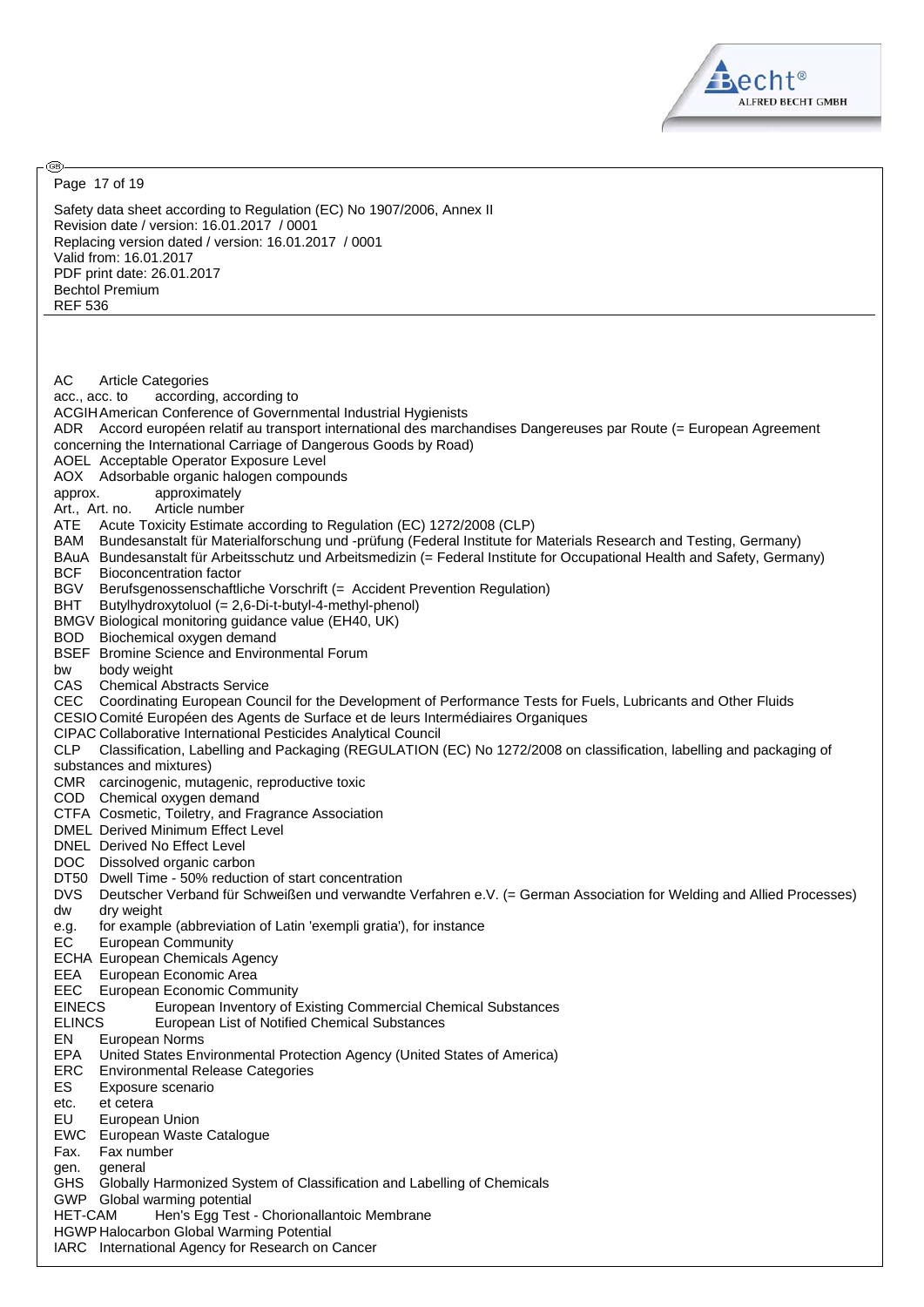

Safety data sheet according to Regulation (EC) No 1907/2006, Annex II Revision date / version: 16.01.2017 / 0001 Replacing version dated / version: 16.01.2017 / 0001 Valid from: 16.01.2017 PDF print date: 26.01.2017 Bechtol Premium REF 536 IATA International Air Transport Association IBC Intermediate Bulk Container<br>IBC (Code) International Bulk C International Bulk Chemical (Code) IC Inhibitory concentration<br>IMDG-code International M International Maritime Code for Dangerous Goods incl. including, inclusive IUCLIDInternational Uniform ChemicaL Information Database LC lethal concentration LC50 lethal concentration 50 percent kill LCLo lowest published lethal concentration LD Lethal Dose of a chemical LD50 Lethal Dose, 50% kill LDLo Lethal Dose Low LOAELLowest Observed Adverse Effect Level LOEC Lowest Observed Effect Concentration LOEL Lowest Observed Effect Level LQ Limited Quantities MARPOL International Convention for the Prevention of Marine Pollution from Ships n.a. not applicable n.av. not available n.c. not checked n.d.a. no data available NIOSHNational Institute of Occupational Safety and Health (United States of America) NOAEC No Observed Adverse Effective Concentration NOAEL No Observed Adverse Effect Level NOEC No Observed Effect Concentration NOEL No Observed Effect Level ODP Ozone Depletion Potential OECD Organisation for Economic Co-operation and Development org. organic PAH polycyclic aromatic hydrocarbon PBT persistent, bioaccumulative and toxic PC Chemical product category PE Polyethylene PNEC Predicted No Effect Concentration POCP Photochemical ozone creation potential ppm parts per million PROC Process category PTFE Polytetrafluorethylene REACH Registration, Evaluation, Authorisation and Restriction of Chemicals (REGULATION (EC) No 1907/2006 concerning the Registration, Evaluation, Authorisation and Restriction of Chemicals) REACH-IT List-No. 9xx-xxx-x No. is automatically assigned, e.g. to pre-registrations without a CAS No. or other numerical identifier. List Numbers do not have any legal significance, rather they are purely technical identifiers for processing a submission via REACH-IT. RID Règlement concernant le transport International ferroviaire de marchandises Dangereuses (= Regulation concerning the International Carriage of Dangerous Goods by Rail) SADT Self-Accelerating Decomposition Temperature SAR Structure Activity Relationship SU Sector of use SVHC Substances of Very High Concern Tel. Telephone ThOD Theoretical oxygen demand TOC Total organic carbon TRGS Technische Regeln für Gefahrstoffe (=Technical Regulations for Hazardous Substances) United Nations Recommendations on the Transport of Dangerous Goods VbF Verordnung über brennbare Flüssigkeiten (= Regulation for flammable liquids (Austria)) VOC Volatile organic compounds vPvB very persistent and very bioaccumulative Page 18 of 19

<mark>ි</mark>වෙ